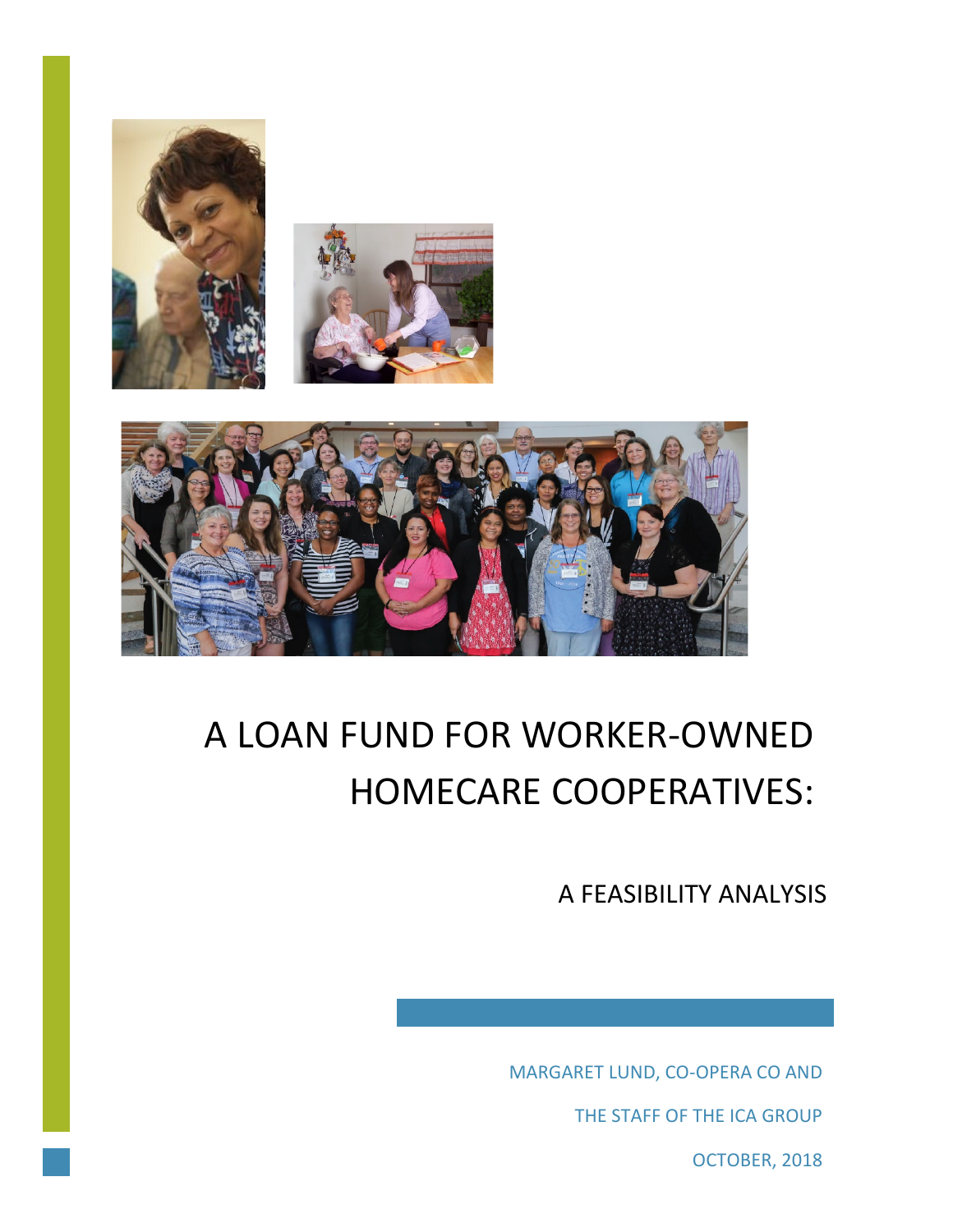# **TABLE OF CONTENTS**

| Ι.  |    |
|-----|----|
| П.  |    |
| Ш.  |    |
|     |    |
|     |    |
|     |    |
| IV. |    |
|     |    |
|     |    |
|     |    |
| V.  |    |
|     |    |
|     |    |
|     |    |
|     |    |
|     |    |
| VI. |    |
|     |    |
|     |    |
|     |    |
|     |    |
|     |    |
|     |    |
|     | 25 |
|     |    |
| IX. |    |
|     |    |
|     |    |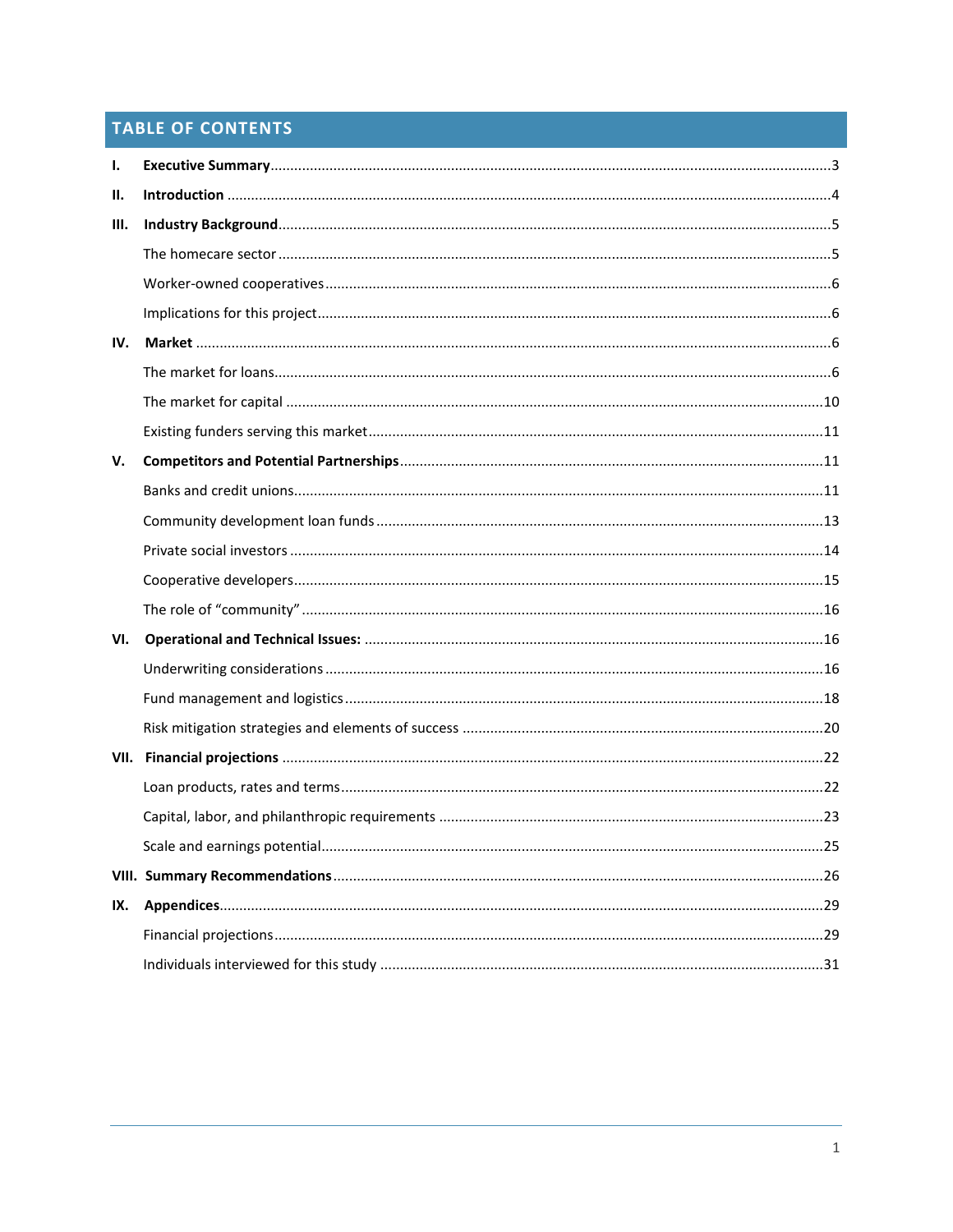#### ABOUT THE AUTHORS:

The ICA Group is a nonprofit consulting firm of 40+years standing with particular expertise in the homecare industry. Margaret Lund is cooperative consultant with 25+ years of experience in the field of cooperative development finance, small business lending, and Community Development Financial Institutions (CDFIs).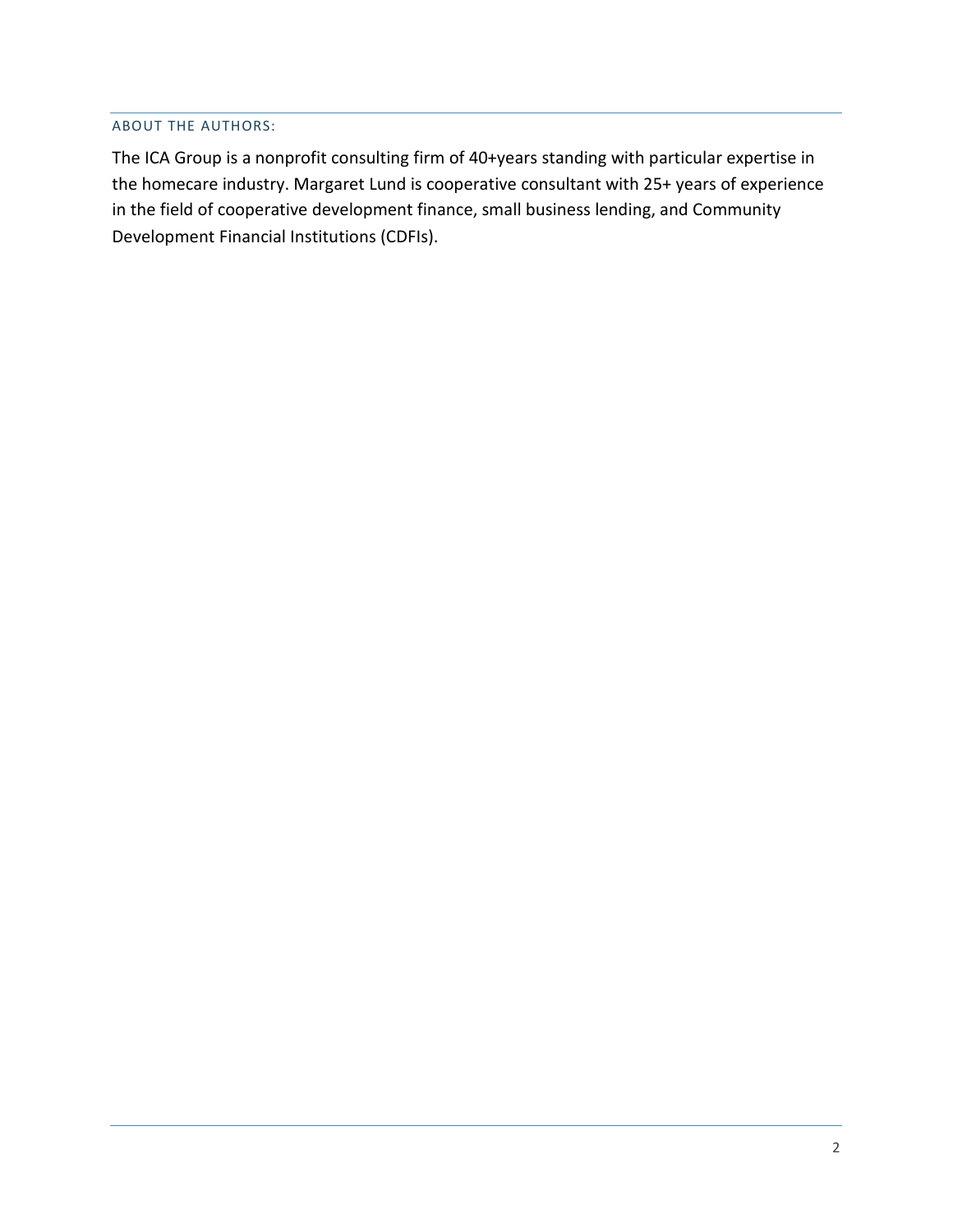#### <span id="page-3-0"></span>**I. EXECUTIVE SUMMARY**

The cooperative homecare financing market is an attractive one from a mission perspective, but small, fractured and complex in execution. The number of actual homecare cooperative in the sector is very small (13 at this time) and thus any conclusions to be drawn from a sample this small must necessarily be speculative. However, there are a number of seasoned practitioners in the field, and lessons from previous successes and failures are being actively applied to current practice. The moment may be right for a more comprehensive solution, a vehicle that combines direct and facilitated lending, and acts as a repository of best practices and support and a national advocate for training and technical assistance.

Amongst the findings of our study are:

- In the absence of significant collateral in the form of hard assets or personal guarantees, even CDFIs struggle to make loans to individual homecare co-ops.
- Collateral is not the only issue however, as past experience reveals that even those coops with large bank balances and long histories sometimes have difficulty getting traditional lenders to understand and support their enterprises.
- The risk involved in lending to the homecare sector is significant, and for the most part due to factors that are not in the direct control of caregivers, issues such as reimbursement rates, labor conditions and public policy requirements.
- That said, there are a number of things that cooperatives and their allies can do to mitigate risk, chief amongst these advocating for the delivery of consistent technical assistance for each enterprise, and a coordinated effort around common issues such as policy development, rate setting, and governance practices.
- Financial training and financial controls are particularly important.
- Homecare co-ops, in general, are not well-served by the existing landscape of financial resources, and there is room—and need—for a new approach more along the lines of the supportive sector-based funders and secondary cooperatives that are seen more often in Europe and Canada.
- While there is not necessarily agreement yet amongst homecare co-op allies about what the specific next steps should be, there is a shared understanding of need and a broad consensus about the important role that worker-owned cooperatives can and should play in the future of care in America. This level of alignment is a big asset, and should be leveraged.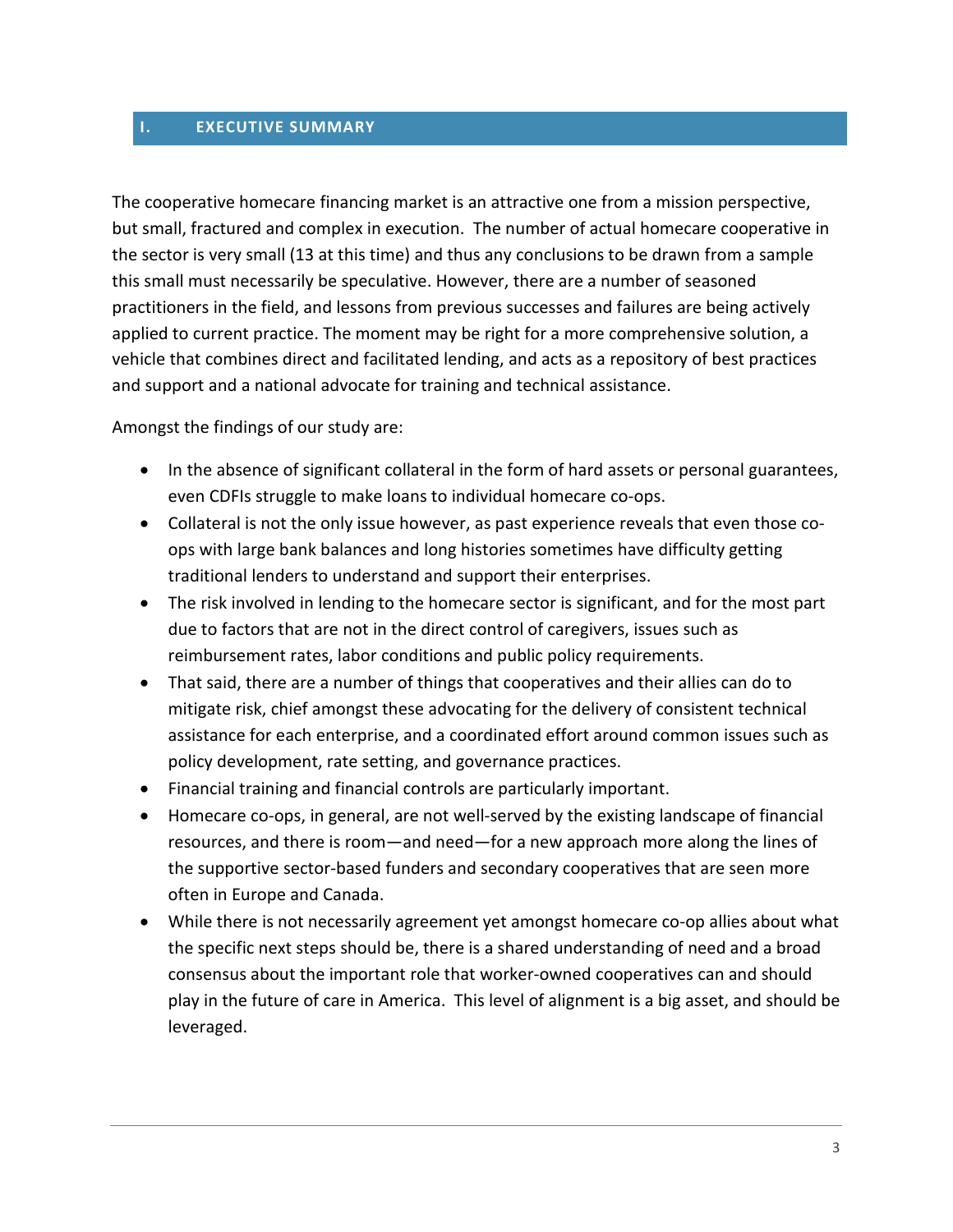- Caregivers themselves must be an integral part of any new financing fund or organization, serving in a formal advisory capacity regarding product development, and most importantly, lending approach.
- Such an approach will require philanthropic subsidy as well as capital.
- However, technology and human resource capability do not present significant obstacles—the expertise to manage such a fund is within the community and the technology would not be difficult to acquire.
- Financing is a necessary, but not sufficient part of the answer to the big picture issue of job quality and care— it has a lot to contribute to success, but cannot be seen as a lone solution.
- However, given the positive history of the CDFI industry in general, financing may be a good place to start from a fundraising perspective.

# <span id="page-4-0"></span>**II. INTRODUCTION**

This feasibility analysis is undertaken to investigate the financing needs and options for U.S. based worker-owned homecare cooperatives. It was conducted for the Cooperative Development Foundation (CDF) and funded by the United States Department of Agriculture (USDA).

Over the past decade, CDF has taken on a leading development role in the emerging homecare cooperative sector, commissioning marketing studies, developing resources, providing funds for technical assistance, and convening a national steering committee of cooperative leaders interested and active in the field, many of whom were interviewed for this study. The group has been cautiously optimistic to see the emergence of half a dozen new homecare cooperatives in recent years, yet concerned at the slow pace of growth and continued daily struggle for most of these enterprises.

Key questions for the sector include:

*"What would it take to make it easier for worker-owned homecare cooperatives to launch and grow?"* and

*"Are there key ways to work together on a national sectoral level to limit risk and expand opportunity in the sector?"*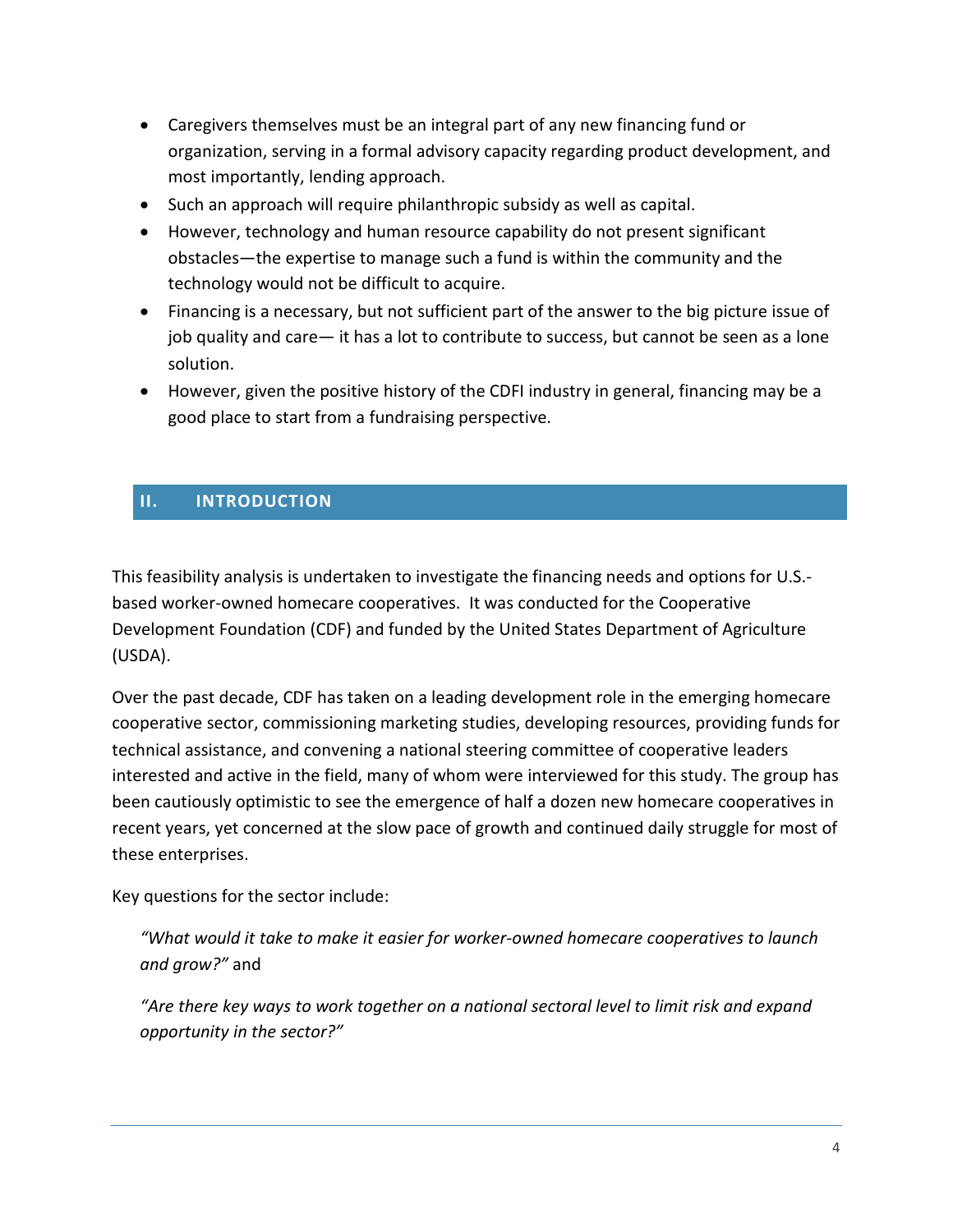This financing feasibility study is undertaken as part of CDF's comprehensive approach to supporting the development of worker-owned homecare cooperatives, to look at the role of appropriate financing in contributing to the cooperatives' success.

# <span id="page-5-0"></span>**III. INDUSTRY BACKGROUND**

#### <span id="page-5-1"></span>THE HOMECARE SECTOR

Homecare in the U.S. is a \$90 billion industry, with a little over half of that revenue going to traditional homecare and residential care businesses. The industry experienced significant growth over the period 2011-2016 of 4.5% per year, and growth over the next five years is expected to be even greater, at a 6.7% annualized rate. An unprecedented increase in the nation's elderly population, paired with a cultural shift towards aging in place, is driving this pace. By 2030, seniors aged 65 and over, will represent 20% of the U.S population (an estimated 71.5 million people) and nearly nine in ten seniors hope to age at home. Adjusting for turnover, millions of new homecare workers will need to be hired and trained over the next few decades to meet demand.

Agencies and clients will have a difficult time finding these workers. For many years, experts in the field have warned of a coming caregiver gap. Despite the growing demand and importance of the work, the reality is that caregiver jobs remain low paid, benefits are limited, hours are inconsistent, training is insufficient, career ladders are nearly non-existent, and the job is emotionally and physically taxing. With few incentives and little support, it is not surprise that even firms that put job quality at the center of their decision-making face difficulty in recruiting workers. With an improving overall economy, turnover rates within the homecare industry remain exceedingly high (67% nationally) and agencies small and large struggle to recruit from a limited pool of workers, which continues to decline as today's caregivers age out of the workforce. Without a material improvement in job quality, there will be an insufficient number of workers to provide homecare services.

To bring new workers into the field to meet growing demand, homecare jobs need to be improved and the agencies that employ these workers must be stabilized. Homecare cooperatives, which are owned and governed by caregivers, are uniquely positioned to accomplish this. With the right kind of supports, worker-owned cooperatives have improved working conditions and outcomes, increased recruitment and retention, and created business stability and sustainability. To expand their reach and improve job quality across the sector however, will require greater investment and support than has been available to date.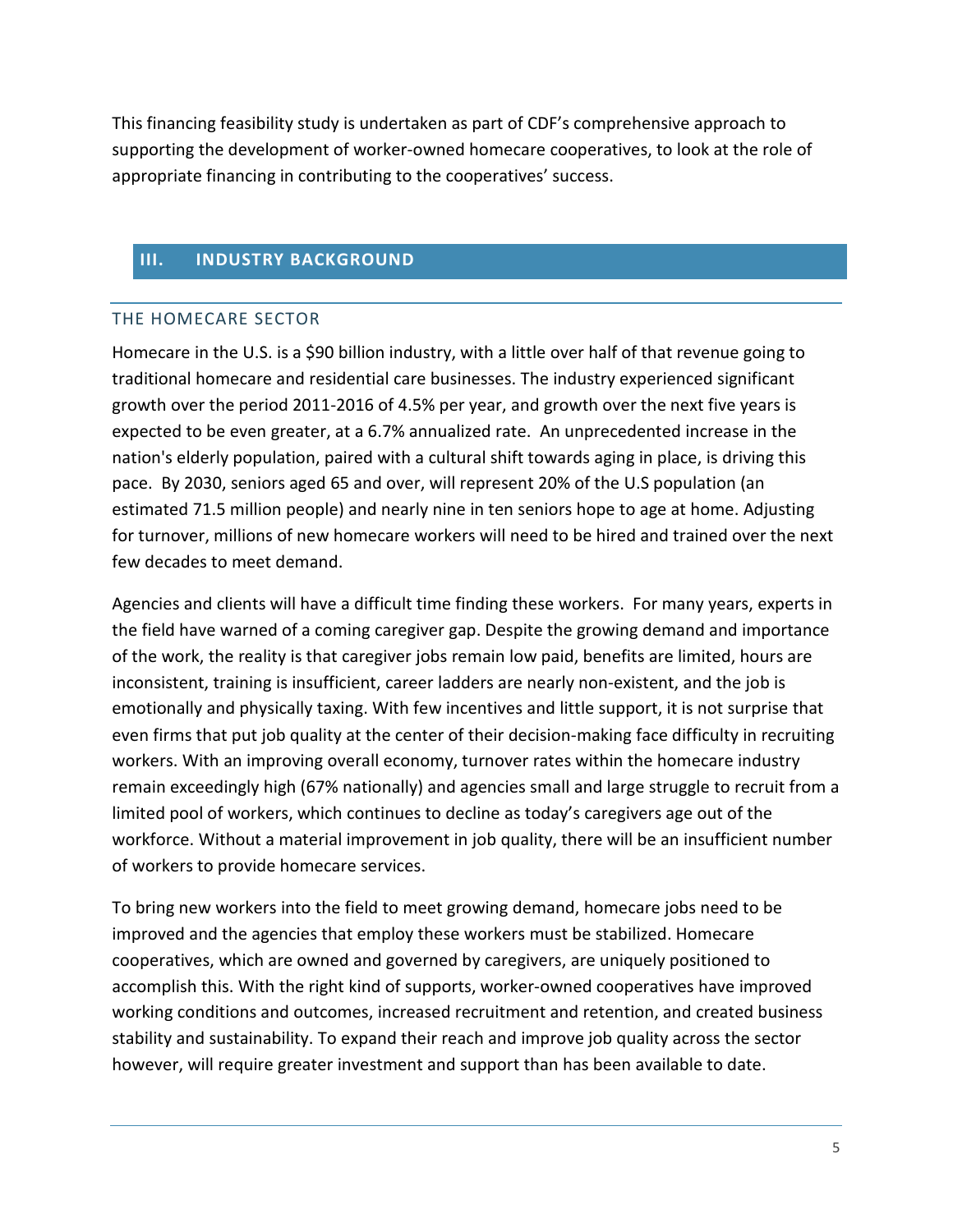#### <span id="page-6-0"></span>WORKER-OWNED COOPERATIVES

There are currently 13 homecare cooperatives in the US. These co-ops range in size from the largest worker owned cooperative in the country, Cooperative Home Care Associates (CHCA), with over 2,000 caregivers to nascent start-ups with less than 10 caregivers. The sector is highly bifurcated with two large mature public pay cooperatives CHCA and Home Care Associates (HCA) in Philadelphia. Of the remaining 11 cooperatives, the largest two are Circle of Life in

Bellingham, WA and Cooperative Care in Washington which both have between 35 and 40 caregivers. Cooperative Care, HCA, and CHCA are the only public pay homecare cooperatives the ten other cooperatives only work in the private pay sector. There is also a developing cluster of homecare cooperatives in Washington state with three



existing coops and three more in development.

#### <span id="page-6-1"></span>IMPLICATIONS FOR THIS PROJECT

It is clear that worker-owned cooperatives represent a small segment of a troubled industry. They may hold the promise of solutions as we will see later in this analysis, but the challenges of working in this industry in the current political environment should not be underestimated.

#### <span id="page-6-2"></span>**IV. MARKET**

#### <span id="page-6-3"></span>THE MARKET FOR LOANS

Homecare cooperatives and allies identified the need for five distinct loan products to support the worker-owned homecare sector. In addition, two other products are outlined below that, while not foundational to the businesses' future, would be beneficial as a means to add value and lessen risk for individual cooperative members.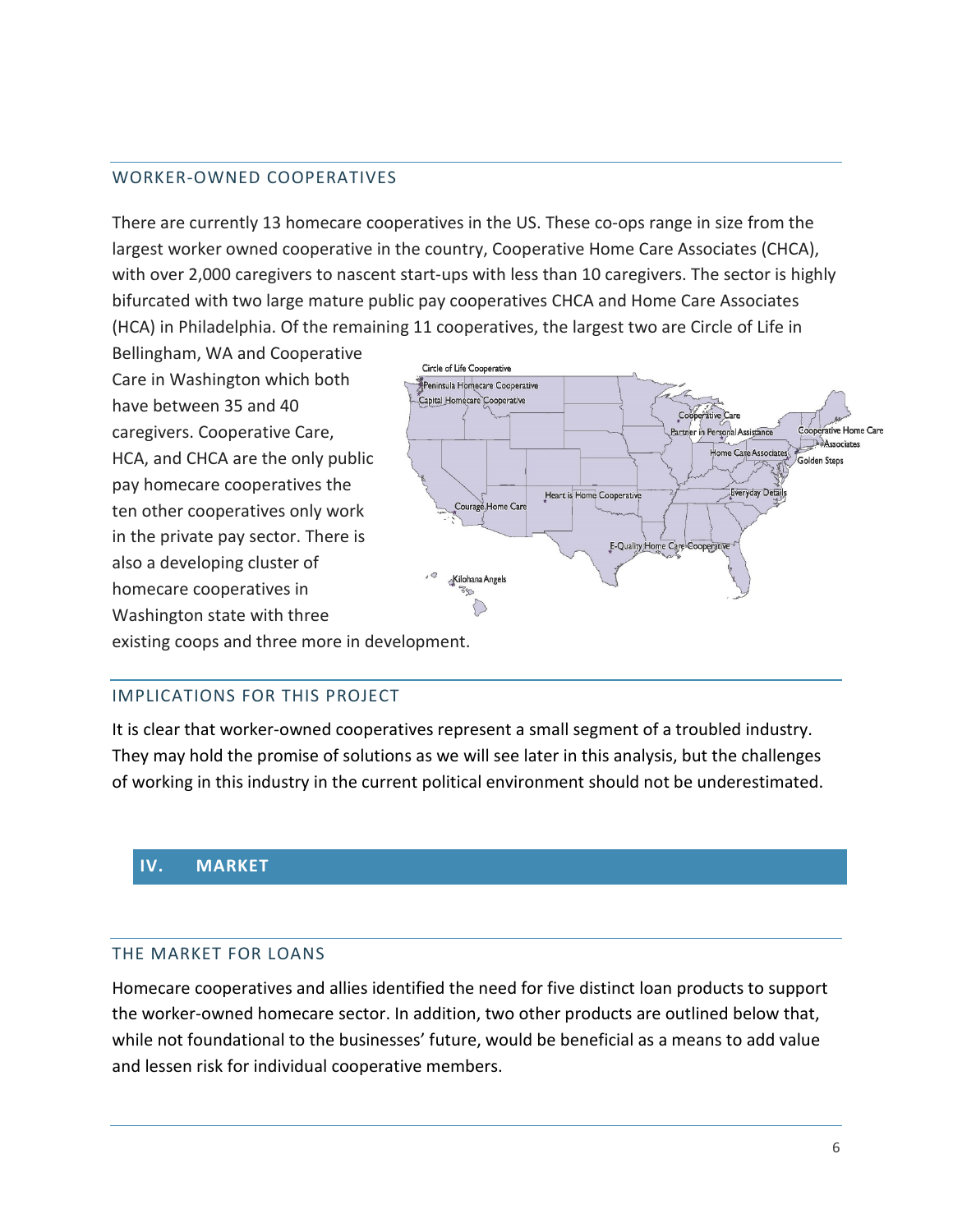## *Start-up financing:*

By far, some of the most difficult financing to secure is for the costs related to starting up a new homecare agency. These costs are approximately \$35-\$50,000 for private pay agencies, more if the new agency aims to serve the public market. Collateral is slight, and the number of unknown factors generally high. Successful financing to date has been provided by affiliate nonprofits, cooperative development centers, and local social investors. Others sources include family funds and lots of unpaid labor. Approximately  $2 - 3$ new homecare cooperatives have been launched per year nationally in the past five years.

# *Lines of credit:*

Virtually every homecare cooperative we contacted for the study expressed a need for, or at least a desire for, a business line of credit. An important distinction can be made here between the external constraints of the industry and internal issues of management. The unpredictable nature of the payment stream in homecare paired with the relentless need to make weekly or biweekly payroll catches even the best of agencies short once in a while. It is so common as to be an expected element of the industry. Most cooperatives have been able to negotiate such lines with their primary bank, but the strategy has come with a cost. Large cash collateral balances, and in some cases personal guarantees, have often been needed to leverage the necessary credit. Also, cooperators report feeling misunderstood by their bankers, and somewhat demoralized by the need to go begging annually to a powerful institution that does not—in most cases—either value or understand them. The size of the line of credit needed is related to the revenue stream of the cooperative, but generally should be enough to cover approximately 45 days of receivables.

A further risk that cooperative (and indeed all such small businesses) face is the historic undependability of banks as partners in times of crisis. During the financial crisis of 2008, traditional banks routinely cancelled lines of credit for businesses small and larger just overnight, with no justification and no redress. If that were to happen again, worker-owned homecare cooperatives—low status, misunderstood, lacking collateral and political clout would surely be amongst the first to lose access to bank credit. Some cooperatives with sufficient retained earnings would be able to weather such a crisis, but several others routinely depend on their lines of credit as a core financing strategy. These businesses are at significant risk in the current situation.

## *Working capital term loans:*

Several co-ops also reported having had, at some time in the past, to turn a working capital line of credit into a term loan because they simply were not able to pay the line down to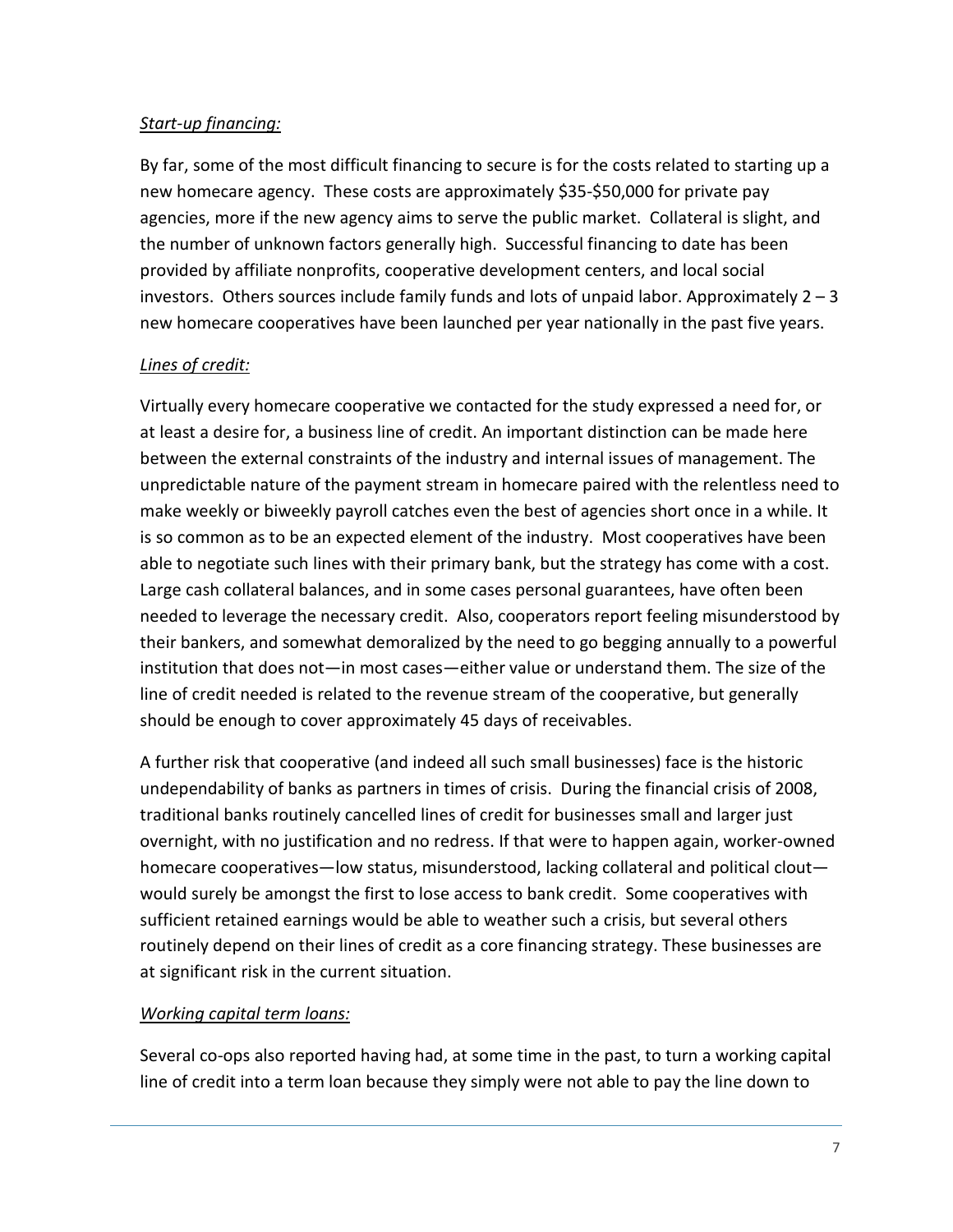zero annually, as is typically required of a line of credit. What this really speaks to is a need for more permanent working capital to fund growth, a resource that for most businesses is provided by the entrepreneur but for homecare cooperatives have more often come from borrowed funds.

It would also be conceivable to develop a product that would not just be available to co-ops reactively, as cash flow problems arose, but rather be offered proactively to encourage homecare cooperatives ready for growth to expand into a new geographic market for example, or invest in the licensing and other costs involved to enable them to take on public pay clients. Medicaid and Medicare represent about 70% of the homecare market, and as such represents the greatest opportunity for wide-scale growth and scale. In a volatile industry, a varied book of business is probably the safest bet, and co-ops that are able to reach a certain scale, are much more sound credit risks than tiny, vulnerable ones. A loan product could be designed to help an existing co-op with such diversification and growth. Such a loan would have to be tied to close and ongoing technical assistance, but it might be a catalyst to help the sector expand more quickly in a methodical and thoughtful manner. It is hard to estimate the size of such a loan but the range here for a mature co-op might be in the \$100 - \$200,000 range.

## *Equipment or technology loans:*

Cooperative leaders themselves did not typically identify equipment or technology loans as a vital need, largely because homecare is such a labor-intensive industry. It is conceivable, however, that if an easy financing scheme were available to implement some efficiencyenhancing improvements like new scheduling software, more smaller cooperatives might adopt such systems. As it is, their focus has largely on more immediate financing needs, such as working capital. But if there were a useful technology improvement to be made, particularly if a central source could arrange for a group discount, it might be worth considering a financing element.

# *Conversion loans:*

An appealing part of the potential market for homecare cooperatives, as discussed above, is not only the start-up of new agencies but the conversion of successful existing agencies. The only such deal that has happened to date is the conversion of Cooperative Care from essentially a county-led program to a private business. In that case, there was no need to pay a departing entrepreneur and the co-op could get along with only a \$125,000 loan for working capital. In a similar case, it would be logical to ask for some form of owner financing, but there still might be a need for \$250,000-\$500,000 in financing. While this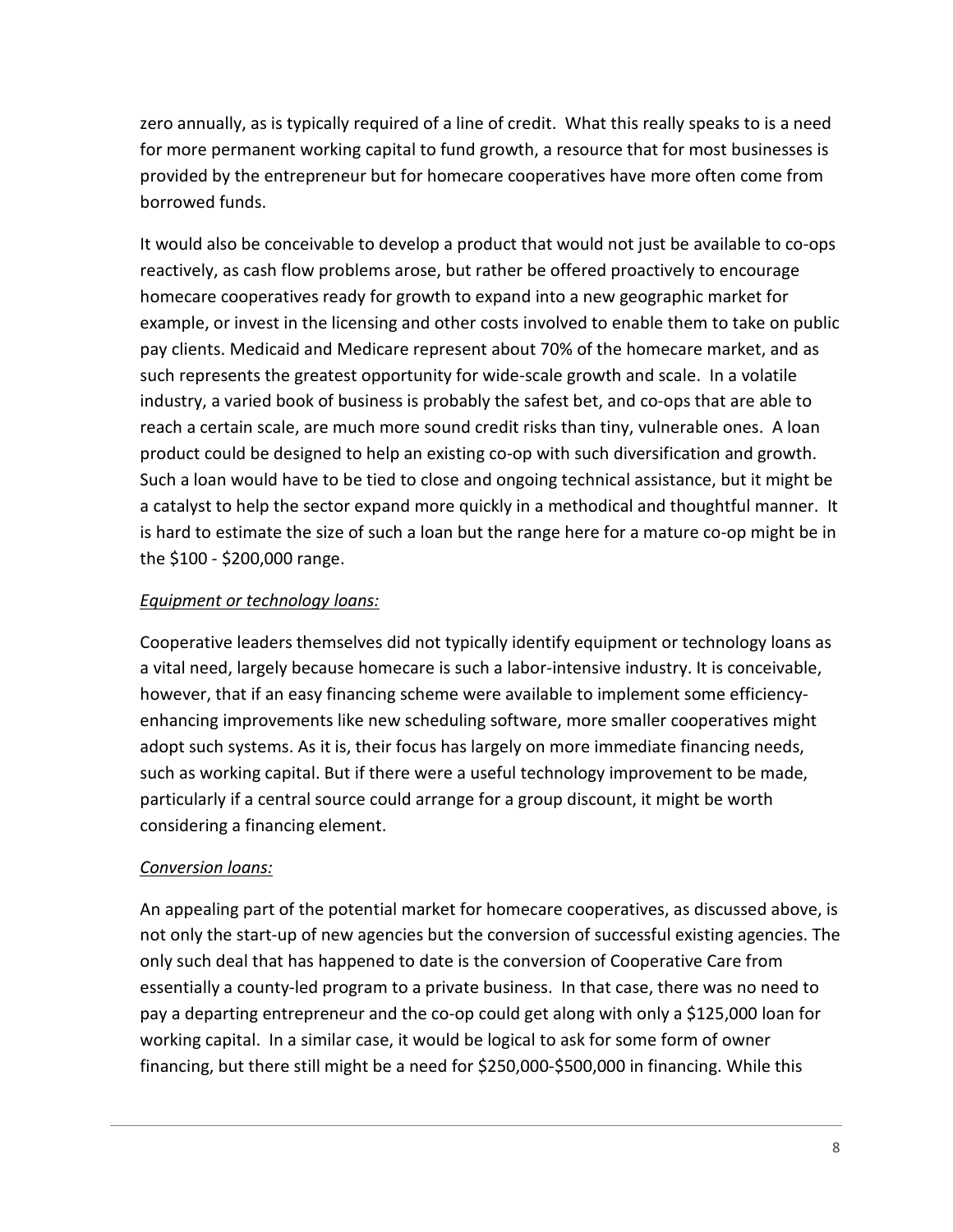market is purely speculative at this time, a recent analysis by the ICA Group noted about 40 mid-sized independent homecare firms per year close due to owner retirement, with an average cost potential cost per transaction of about \$500,000. [i](#page-31-1) Our projections conservatively estimate 1-2 transactions per year initially, but with concerted effort, the number could be as high as 5-7 transactions per year particularly as existing homecare cooperatives also look at the potential for acquiring smaller agencies to add to their book of business.

Additional financial products that do not exist now, but would be useful to develop to benefit for co-op members include:

## *Loans to facilitate small scale lending to members:*

All three of the oldest worker-owned homecare cooperatives have formal or informal programs to allow members to borrower against their paycheck or equity in the co-op for short-term personal financing needs. These "pay day" loans have generally been given at no interest, and are limited in size (about \$250 per person right now, although at one-point CHCA allowed members to borrow against their full \$1,000 of equity), and can be drawn only once or twice a year. CHCA, with its 2,000 employees, has had great demand for this product and have recently partnered with a local nonprofit to give workers access to financial literacy training and build credit from these loans. HCA and Cooperative Care simply run the programs internally, and in the case of Cooperative Care, it is not a formal "program" but an occasional service.

While there is obviously little profit to be made from small scale, 0% loan, these kinds of loans are very popular with co-op members, and could be part of a powerful retention strategy. Linking the loans to member equity underscores the difference of ownership, and allowing members—whom we know are low-wage and frequently face financial stresses as a result—a simple, easy and respectful way to deal with their inevitable financial strains could be an important part of living the cooperative difference.

A central financing source could give each co-op access to a ready line of credit to finance these loans, as well as a simple and consistent program materials to make such a program easy to implement. Additional "add-ons" from the central funder could be financial literacy curriculum, and grouping the loans for credit reporting and credit building purposes.

## *Business-backed credit cards:*

A relatively small issue, but constant annoyance for cooperative leaders is the frequent need to personally guarantee a business credit card (or, in the absence of a business card,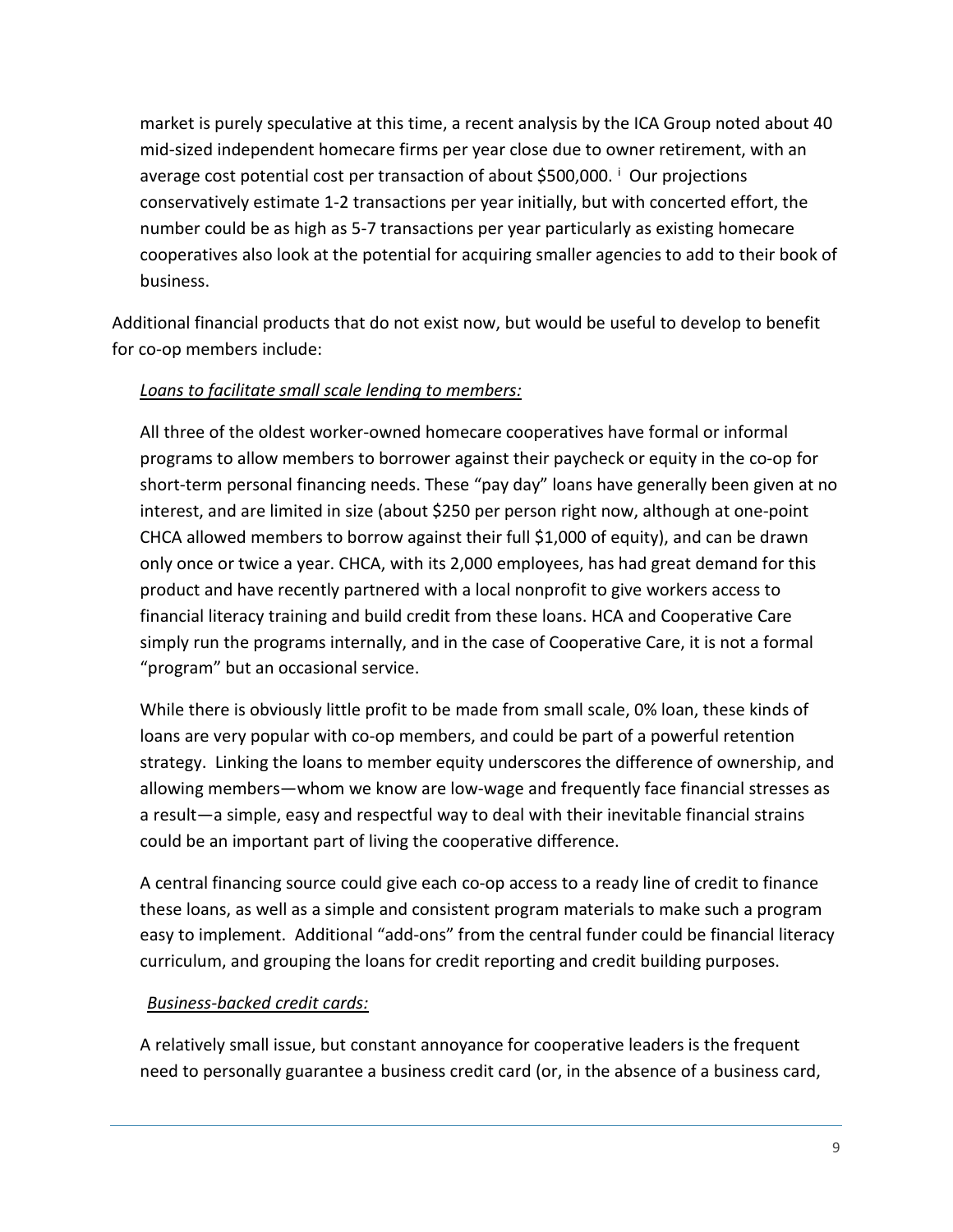to use their own personal credit cards for business expenses and request reimbursement). It is an unfair ask of such leaders, and is another indication of the lack of understanding of the cooperative model by conventional lenders.

A national funding resource could potentially negotiate with some cooperatively-aligned large bank or credit union and offer to back business credit cards for a group of select homecare cooperatives in order to let co-op members personally off the hook. Such a guarantee would be backed by an agreement between the central homecare funding source and the individual co-op so the co-op would ultimately cover any debt.

This would be another "product" that would not add profit to a central loan fund's coffers, but would instead be part of building a book of standardized tools (both financial and not) that would relieve co-ops leaders of individually researching and negotiating each step of their growth, and instead allow local leaders to concentrate on marketing and recruitment, the issues where local knowledge and relationships have the most impact on success.

# <span id="page-10-0"></span>THE MARKET FOR CAPITAL

Where would a new national financing entity for worker-owned homecare cooperative find the capital? The answer is likely to be as varied as the loans:

Such an effort would almost certainly have to start with grant equity from a philanthropic source. An amount of "first loss" money is needed in almost every case to leverage additional capital from social and philanthropic investors. The most likely source would be a national foundation.

The CDFI industry is by now, fairly well-established, and many banks, foundations, religious orders and other socially-motivated investors are familiar with how CDFIs work and their social and financial value proposition. CDFI debt can typically be leveraged with a minimum of 20% equity, but more likely 30% for a new venture so that \$300,000 in grant funds housed in an organization committed to well-established CDFI best practices could reasonably attract an additional \$700,000 in capital, at a cost of 0-4% per year. The Adrian Dominican Sisters (amongst the long ago "rescuers" of Home Care Associates) for example, have a deep and longstanding commitment to worker cooperatives, and would be a key collaborator to approach.

In addition to the well-established CDFI investors, it is possible that a well-organized appeal to everyday social investors might bear fruit. The homecare worker coop story is a touching and evocative one; telling that story is a clear and compelling way, with a specific "ask" attached to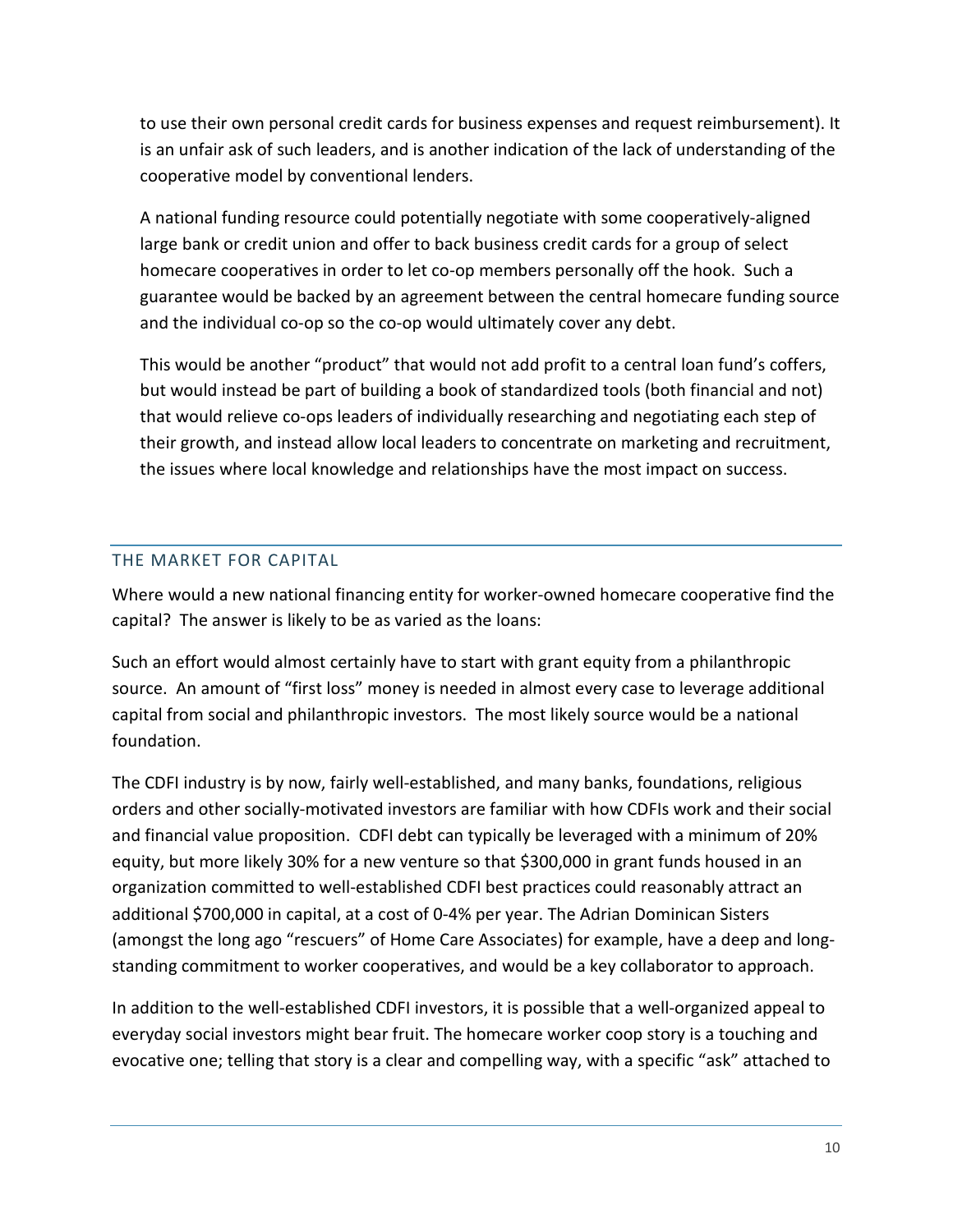it could bring capital from a number of socially-motivated or "angel" investors, who might not have previously worked with other CDFIs.

For some of the products discussed (business credit cards and lines of credit) it would be necessary for the new Fund to partner with some cooperatively-minded but much larger bank or credit union. Amalgamated Bank in New York might be one possibility, NCB another, or, given the rural nature of many of the projects, even CFC, the financing arm of the rural electric cooperative sector.

Finally, once a national entity of some kind was established, it might be possible to go to federal agencies such as USDA or SBA to discuss a collective way to provide loan guarantees or collateral pools for this emerging sector. While there is no one specific government program that immediately fits our project (other than the CDFI Fund, discussed below) a national entity, once established, could work with national co-op leaders to advocate for homecare co-ops access to existing programs like USDA's B & I or SBA's Community Advantage.

#### <span id="page-11-0"></span>EXISTING FUNDERS SERVING THIS MARKET

Existing homecare cooperatives are of course currently accessing financing in a variety of ways, and these other entities could be viewed as competition for any new financing pool that is developed. However, given the community development nature of the financing need, many of these entities could just as well serve as potential collaborators, meeting a portion of the capital needs of the sector, if not comprehensively. A review of current activity as well as potential for future collaboration in detailed in the following section.

## <span id="page-11-1"></span>**V. COMPETITORS AND POTENTIAL PARTNERSHIPS**

## <span id="page-11-2"></span>BANKS AND CREDIT UNIONS

Conventional banks have played a core role in the start-up of at least one homecare cooperative, Cooperative Care in Wisconsin, and provide ongoing business lines of credit in a number of situations.

In the start-up case, the loan was collateralized by a contract for services from the local county, which was shifting management of homecare services from their office to the newly created cooperative. A number of unique aspects of the situation—the active and explicit backing of the County as core customer, the existing workforce and client base making this start-up more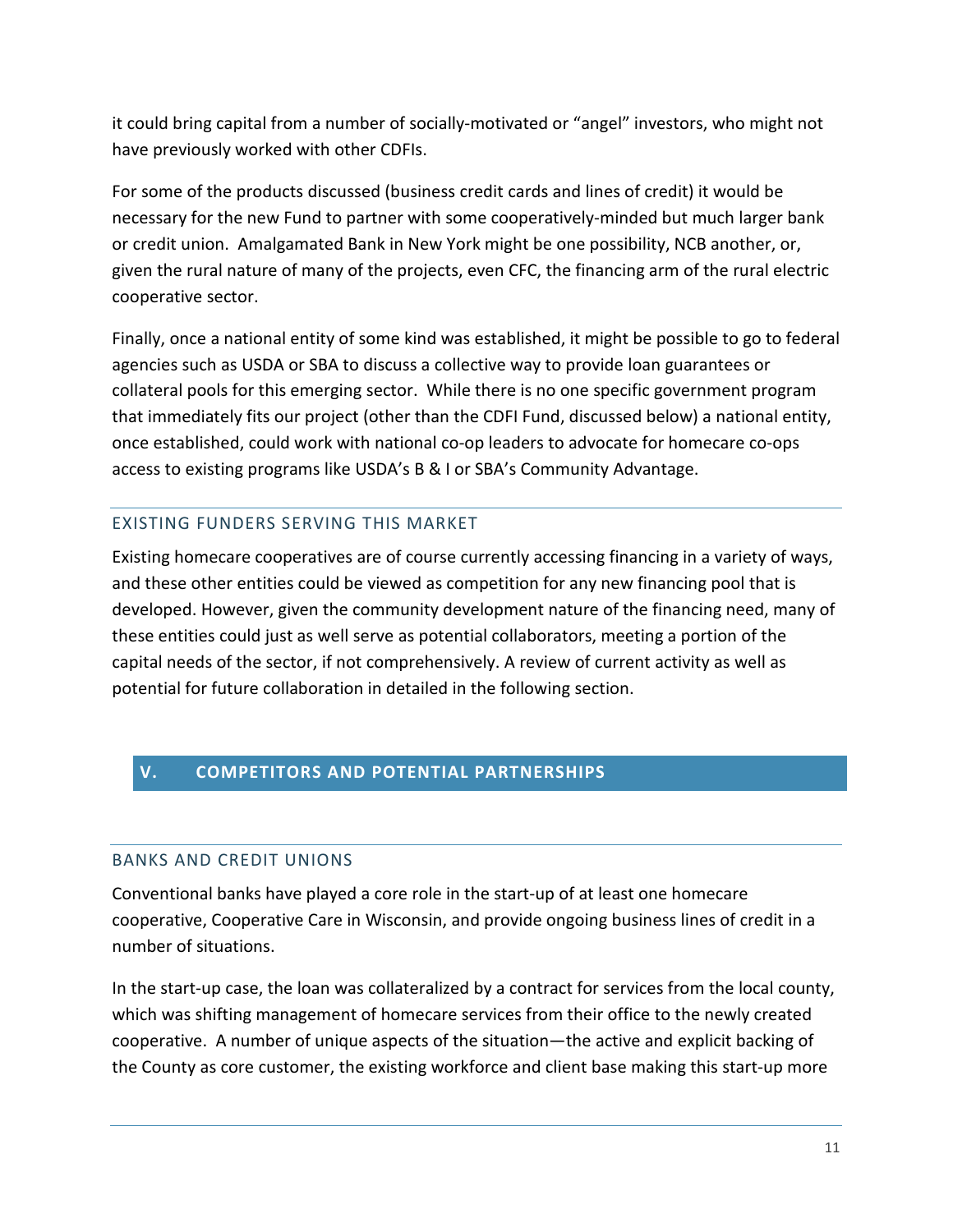like a business conversion than a new enterprise, and the close personal relationships between a number of key partners—enable the new co-op to access conventional financing for their launch. While this strategy worked well in this particular case (the co-op was successful and the loan repaid in full) it is unlikely such a confluence of events will happen for future start-ups. With the lack of hard collateral and no single owner to personally guarantee a loan, it is difficult to see regulated lenders playing a large role in start-up, or even ongoing financing for the homecare sector.

Lines of credit from banks have been, and continue to be, an important source of financing for the sector. Many homecare agencies rely on such lines of credit to balance the timing of their receivables with the need to make payroll. Because of the technology involved, this is a role that is cumbersome for small organizations like CDFIs to play, but easy (technologically) for larger regulated lenders. Ensuring the continuation of such a resource is important to the stability of the sector, but the existing situation is not without some peril.

Even mature homecare cooperatives with large bank balances report having had some difficulty on occasion with renegotiating their lines of credit. Banks in general, do not understand worker-owned cooperatives, and when a Co-op's loan officer changes, explanations must be done all over again. Personal relationships can help to smooth over any concerns about a business owned by dozens or even hundreds of homecare workers. But the current situation exposes homecare cooperatives to an ongoing degree of risk as lines are traditionally reviewed annually and can be cancelled at any time.

This might not always be the case. As a market for the conversion of existing agencies to worker co-op grows, the sector may begin to gain some positive notice from conventional lenders. Coordinated efforts to address lenders as a group, rather than engaging them one-byone may also hold some promise. As the situation exists now, however, rural co-ops are particularly at risk because of the relatively smaller number of banks serving their communities.

Credit unions might be considered a more "co-op friendly" alternative to banks, but in reality, they have not lived up to this potential. Most credit unions do not undertake business lending at all, and if they do so, they do it at only a very small level (loans under \$50,000 are exempt from the higher level of regulatory review for most business loans). Because they do not do much business lending, few credit union lenders are knowledgeable about small business underwriting (and credit union regulators even less so) with the result being that credit unions may actually be more conservative and less flexible business lenders than their banking counterparts.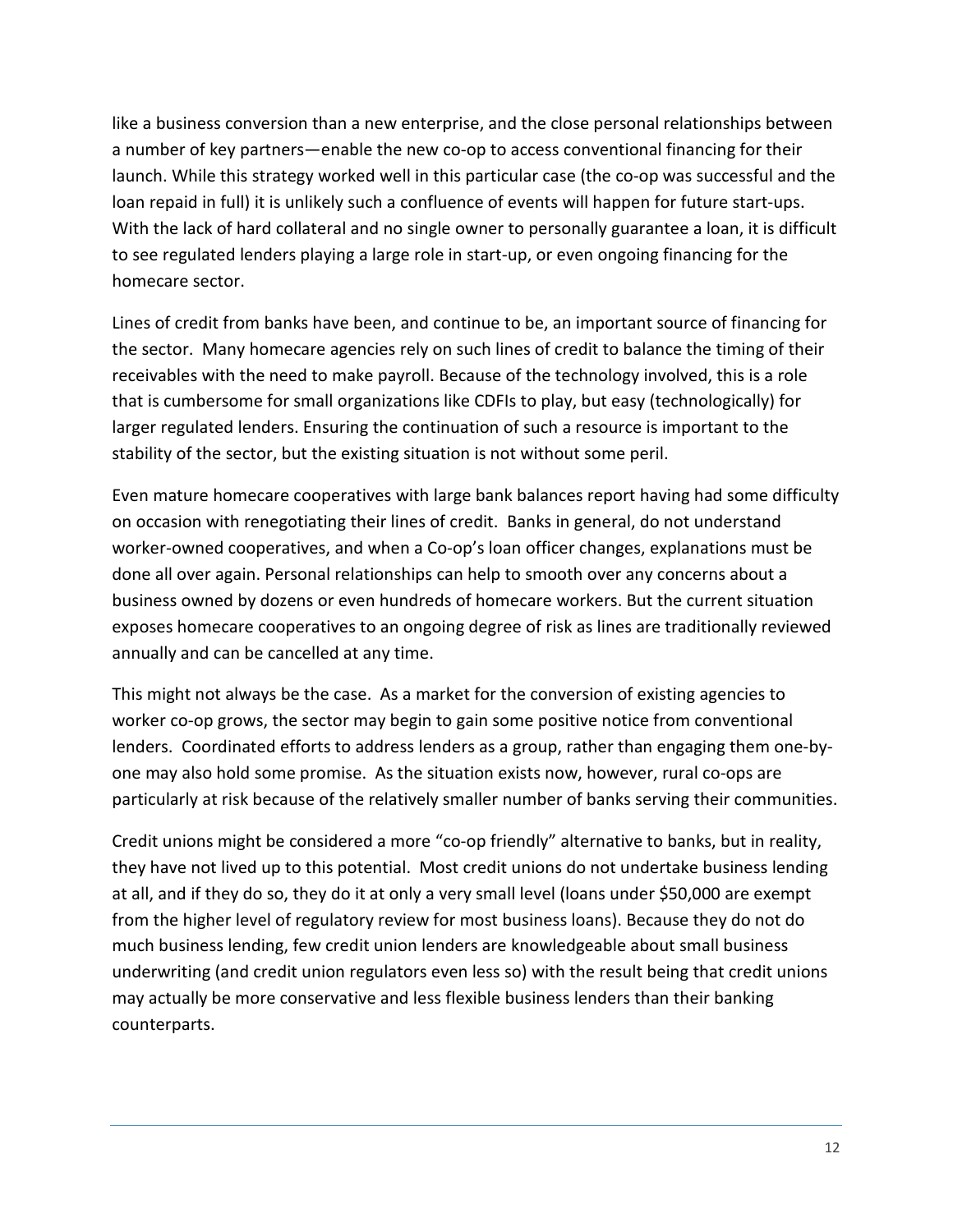It is possible that a large, cooperatively-oriented bank or credit union could be a strong partner for this project at a macro-level (see recommendations below) but on an individual's level, the regulated lending sector does not present either much in the way of competition or collaboration for our cooperatives.

## <span id="page-13-0"></span>COMMUNITY DEVELOPMENT LOAN FUNDS

There are currently four certified Community Development Financial Institutions (CDFIs) which specifically specialize in cooperatives. One of these, Shared Capital Cooperative (SCC) has made loans to two worker-owned homecare companies, and a second CDFI the Local Enterprise Assistance Fund (LEAF) has shared one of the above loans with SCC, and made another loan to a different organization; the others have not entered the sector yet. Thus, the current experience of lending to this sector, even from a community development perspective, is sparse at best.

Both of the CDFIs with experience in the industry admitted to struggling with the projects. Collateral value is low, and even in the best of situations, homecare is a precarious and low margin proposition. The CDFIs in general understood well the mission-related value

proposition of lending in the sector, which was the driving reason behind their going to some amount of trouble (additional levels of board review because of low collateral coverage ratios etc.) to make the few

*"A sector like this (homecare) needs specialization" - CDFI Lender*

loans they have; however none of the CDFI leaders and staff we spoke with expressed the appetite to take on a large number of additional transactions without some kind of organized risk mitigation strategy such as a special pool of high risk funds, loan guarantees etc. "A sector like this needs specialization" noted one. All of the CDFI lenders interviewed also emphasized the importance of access to ongoing technical assistance for the co-ops as a key factor in leveraging loan money, and the importance of leadership and resources being directed to this end. Absent that, the CDFIs would continue to review and commit to deals on a case-by-case basis as they have been doing, but would be unlikely to launch a special sector-focused program on their own.

One possible role for a CDFI in this proposal might be as a partner to underwrite and/or manage a separate pool of funds. This could be done either as part of the CDFI's core fund by making a loan to the CDFI and directing them to act as an intermediary and in turn make loans to the homecare co-ops; a different, more indirect approach would be to set up a separate pool of funds and then hire a CDFI to manage it.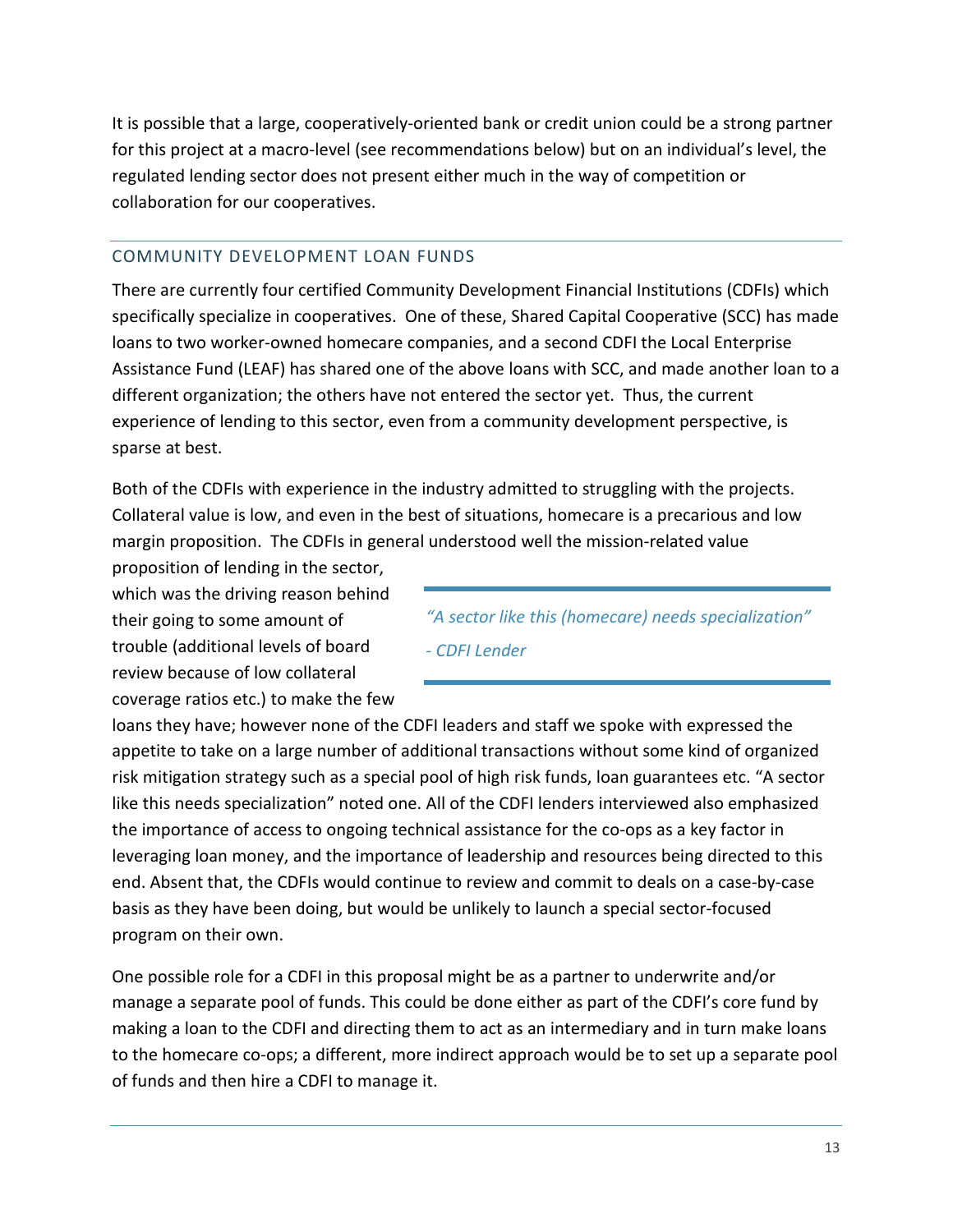Both approaches have advantages and disadvantages for both parties: In the intermediary approach, the CDFI would be responsible for making all underwriting decisions, would get "credit" for the loans with their investors, but would also have to bear the financial and reputational risk of any failures. In the indirect "hired manager" approach, the homecare pool directors could maintain ultimate control of underwriting so the host CDFI would bear less risk; however, in this scenario the task of managing the homecare pool would also likely be an "add on" to an already over-worked CDFI staffer's plate, and thus might not get the same management attention as projects undertaken with the CDFI's own resources. A homecare loan fund that was positioned as a "special project" of another organization would also be unlikely to benefit from deep industry expertise, as CDFI lenders must necessarily be generalists.

CDFIs have been key supporters of homecare cooperatives in the past, are mission-aligned, and have both financial resources and business expertise to bring to bear; they could clearly be key partners and collaborators in a more comprehensive solution to homecare cooperative financing needs, although the exact role they would play would need to be determined.

## <span id="page-14-0"></span>PRIVATE SOCIAL INVESTORS

In two recent instances, homecare cooperatives have successfully secured start-up financing from private social investors. In one case, an organized group of local philanthropists provided core funding, and in another a single investor played this role. One of the larger, more established cooperatives also benefited a number of years ago from a "rescue loan" from a local foundation and the Adrian Dominican Sisters.

While certainly useful on a case-by-case basis, the involvement of private social investors is serendipitous, at best, and does not (yet) represent a promising sectoral strategy. Most communities do not have organized groups of local investors ready to put money in a start-up co-op (or a local foundation willing to rescue an established one). In the absence of a preexisting group of investors, a general appeal to the public through "Go Fund Me" campaigns and the like have not been successful. The involvement of local social investors also brings with it the potential for conflict-of-interest if the investor is well-known to the Co-op or active in its operations. Even if these issues are resolved, social investors also do not generally bring the kind of savvy small business technical assistance that might be available from CDFIs.

A small number of other cooperatives, notably Equal Exchange, have been very successful at raising outside capital from a wide range of social investors, in their case, through the use of preferred shares. It is conceivable that such an effort might be possible for the homecare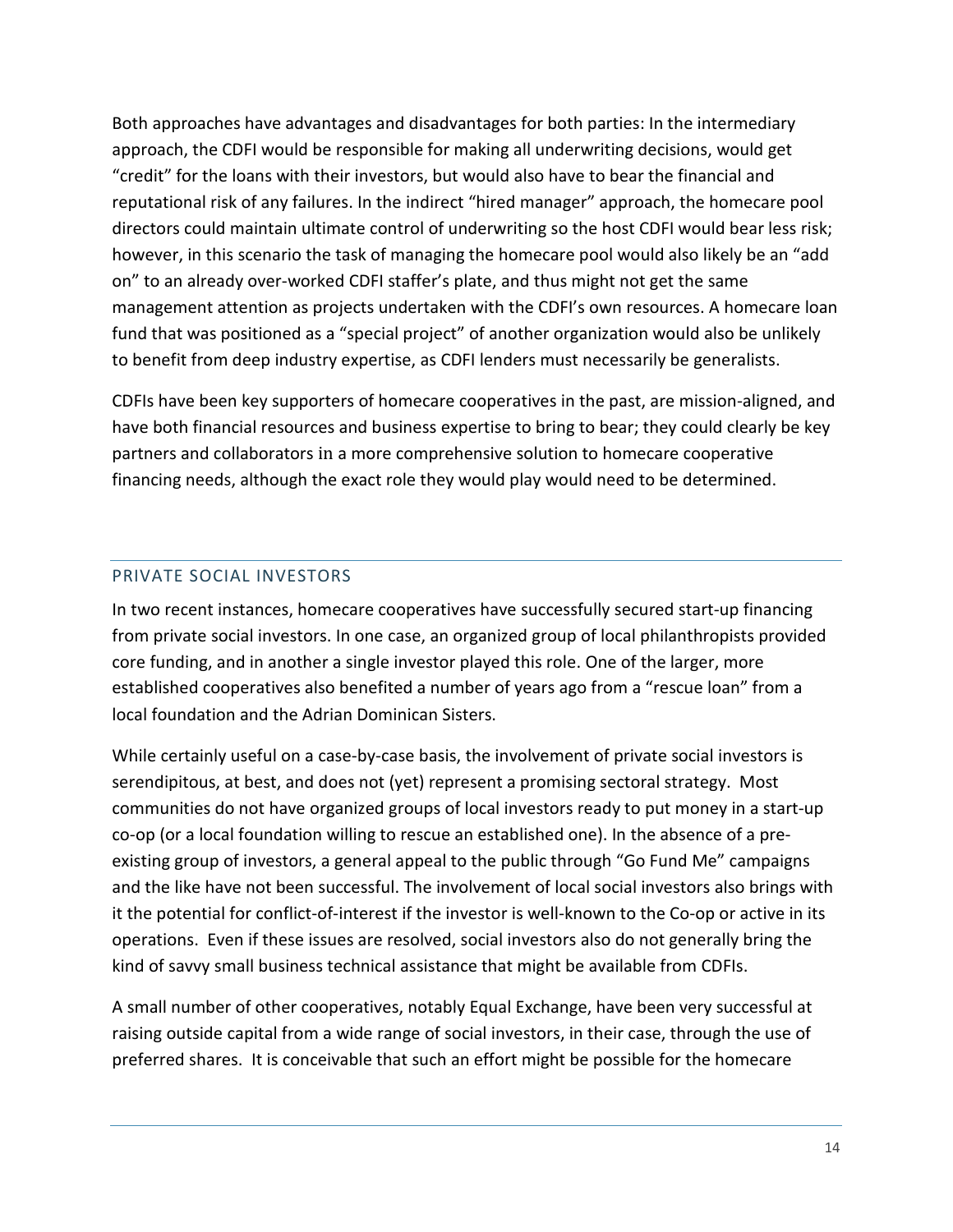sector as well; many people are concerned about elder care, and the mission value of workerowned solution could be compelling to many people at both a small-scale level, and potentially to angel investors able to deliver a larger block of funds. However, such an effort would have to be done on a much more comprehensive and sophisticated level than simply putting together a bunch of "Go Fund Me" pages. Right now, social investors may be a promising additional partner in a specific situation. They are not likely to play a role in a comprehensive solution, however, absent a specific campaign to pursue this avenue of funding in a coordinated and sophisticated way.

# <span id="page-15-0"></span>COOPERATIVE DEVELOPERS

One of the cooperative development centers that has been especially active in this market, the Northwest Cooperative Development Center (NWCDC), has also acted as a lender to several of the start-up homecare cooperatives that they have assisted. This model of combining the roles of developer and lender raises obvious conflict-of-interest concerns regarding whether one can actually be an impartial lender to a business that one has also helped to launch. However, it is this very model that was used successfully in the early and even mid-growth stages of the impressive manufactured home park cooperative development work undertaken initially by a statewide CDFI, the New Hampshire Community Loan Fund.<sup>[ii](#page-31-2)</sup> Manufactured home park cooperatives remain one of the most successful sector-based cooperative development strategies undertaken in the US the last 80 years.

NWCDC addresses the potential for conflict-of-interest (or simply, the very human tendency to view a project that is close to you with overly-rosy glasses) with the use of an outside loan committee, that reviews all loan requests and makes final decisions. NWCDC credits much of the success of their projects to the existence of their small loan fund, and the ability to monitor and influence the start-up phase as a lender as well as a developer. The ability to fund projects on a schedule determined by the needs of the co-op and not the lender is also an important advantage, and contributes to the success of projects. And indeed, there are by far more homecare cooperatives in Washington state than anyplace else, leading to the conclusion that working directly with developers may be a very successful strategy for start-up financing.

NWCDC's approach has been to incubate the start-up of several smaller, independent cooperatives. Another approach, of course, is for a large nonprofit to play an ongoing role in both the start-up and continued development of a homecare cooperative, the approach that was used with so much success with Cooperative Home Care Associates (CHCA) in the Bronx, with over 2,000 employees, the largest worker co-op in the country. These strategies are not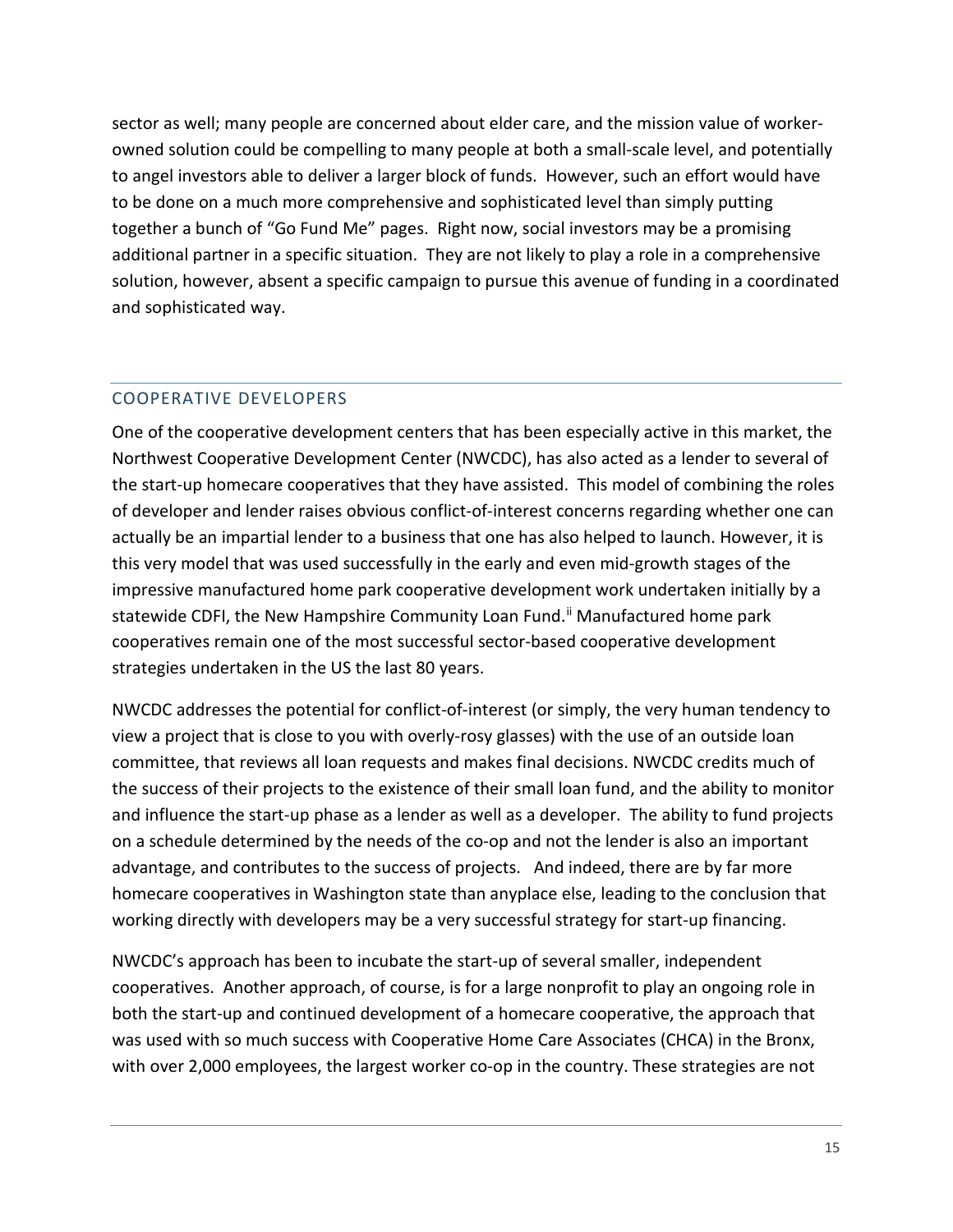mutually exclusive, and a national homecare financing initiative could be a fruitful partner in both cases.

# <span id="page-16-0"></span>THE ROLE OF "COMMUNITY"

Two of the most successful start-up stories in recent years, Cooperative Care in Wisconsin and Peninsula Homecare Cooperative in Port Townsend, WA illustrate the vital role of community connections in the launch of an unconventional business model in such challenging, low margin industry. Peninsula Homecare Cooperative was able to rely on funds from a local investment club of community members for the entirety of their start-up funding, while the Cooperative Care team's personal relationships with their community bank and steadfast support from County officials ultimately secured the bank financing they needed to launch. The fact that the cooperative is a major employer in a sparsely populated area likely contributes to their continued positive relationship with the local bank.

One challenge for any new financing vehicle will be to replicate the role that "community" played in these two successful start-ups, to essentially be the "community" for all of the co-ops located in areas where they are not fortunate enough to have such stalwart local support. One thing a new lender with enough technical assistance resources could do, for example, would be to engage with potential social investors in a local area prior to the launch of a co-op project. Just replicating another bank or CDFI with a bank-like approach to lending with a dash of industry expertise thrown in will not have nearly the success of an entity that is able to engender mutual trust and transparency with homecare co-op leaders.

# <span id="page-16-1"></span>**VI. OPERATIONAL AND TECHNICAL ISSUES:**

# <span id="page-16-2"></span>UNDERWRITING CONSIDERATIONS

What we investigate in this study is the prospect for specializing in a high risk, not particularly profitable business with a difficult to understand ownership structure. It is in many ways not surprising that the response of conventional lenders—and even alternative ones—has not been overwhelming.

There are a number of underwriting considerations that must be addressed, as each would present a distinct source of risk for a potential loan pool. These include: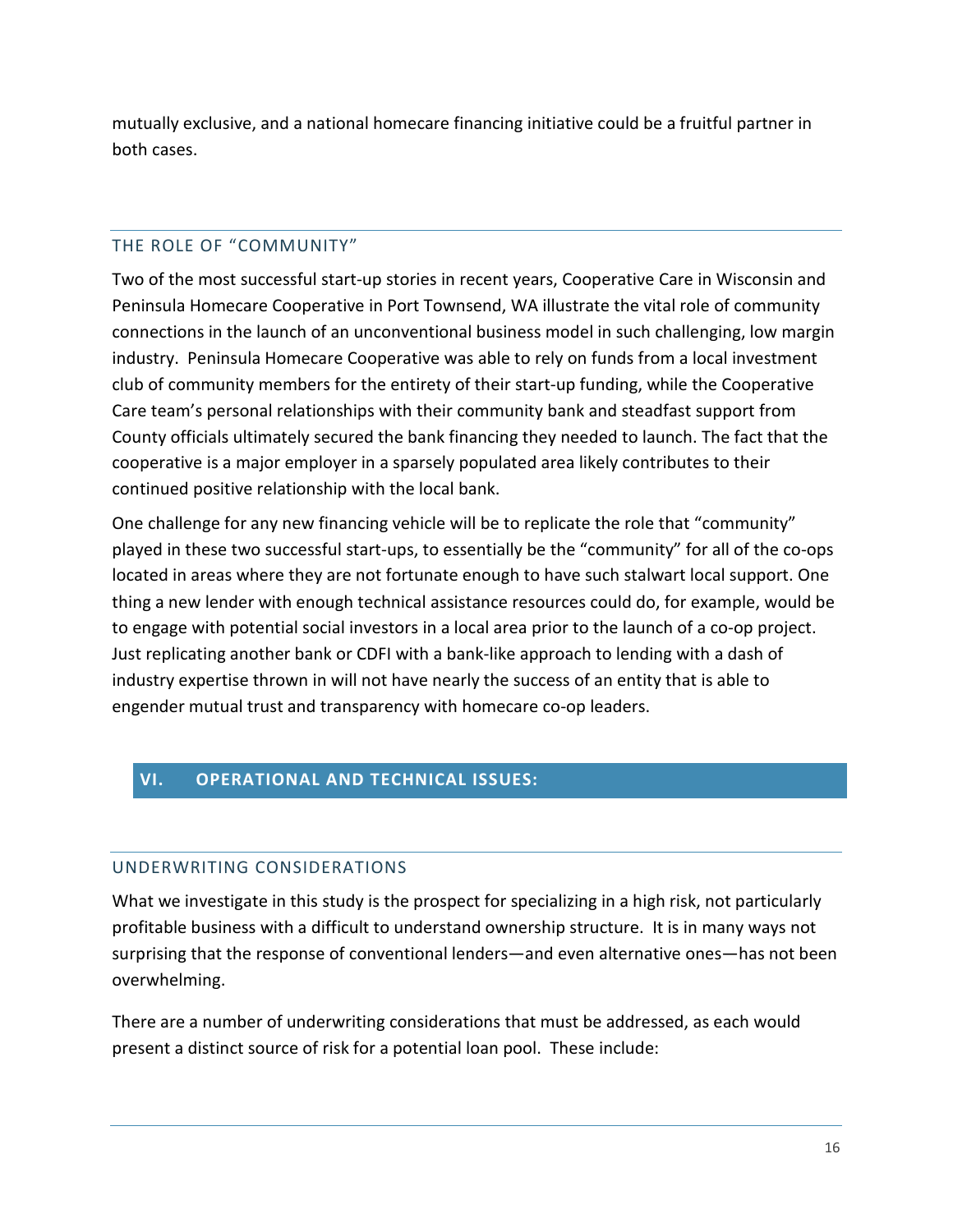# *Collateral:*

Homecare is a labor-intensive service industry without an advanced technical footprint. A vast majority of its financing needs are for working capital rather than asset-based lending, and as such any practitioner in the industry may struggle with financing, not just cooperatives. Cooperatives are uniquely disadvantaged, however, in their inability to offer a personal guarantee for loans, a practice that is common for traditional entrepreneurs. While it might make sense to require a sole business owner to guarantee company debt, in the case of a worker-owned cooperatives with dozens of low-wage owners none of whom owns a controlling interest in the company, the practice simply does not make sense, from an ethical, financial or administrative perspective. In a time of pressing labor shortages, requiring personal guarantees of co-op members would also effectively be a "deal breaker" for most workers, making the cooperative unable to fill its positions.

This leaves a lender to homecare cooperatives with minimum collateral, and a need to pay close attention to cash flow issues, a practice that requires additional labor on the part of the lender, as well as additional loan loss reserves in the case of a default.

An additional issue from a cash flow perspective is that there are few economies of scale in the homecare business. While in some industries, a larger operation can be significantly more secure in its cash flow for various reasons (and therefore more secure for a lender), that is not really the reality for homecare agencies. Larger agencies still need to manage cash flow carefully.

# *Equity:*

A related issue, and weakness of the worker cooperative model from a traditional lending perspective, is the lack of owner equity. Homecare is a low wage industry, and homecare workers are low-wage workers. This means that they have little in the way of member equity to contribute to the start-up or expansion of their business. In the absence of grant funding, this means that homecare cooperatives depend to a large degree on debt financing, a factor that increases risk for lenders.

## *Governance:*

As a cooperative, worker-owned co-ops are governed by their members, many of whom may not have had previous experience serving on boards. This situation again requires an astute lender to make sure of the availability of additional technical assistance and support. Caregivers can certainly act as effective stewards of their enterprises (in many cases better than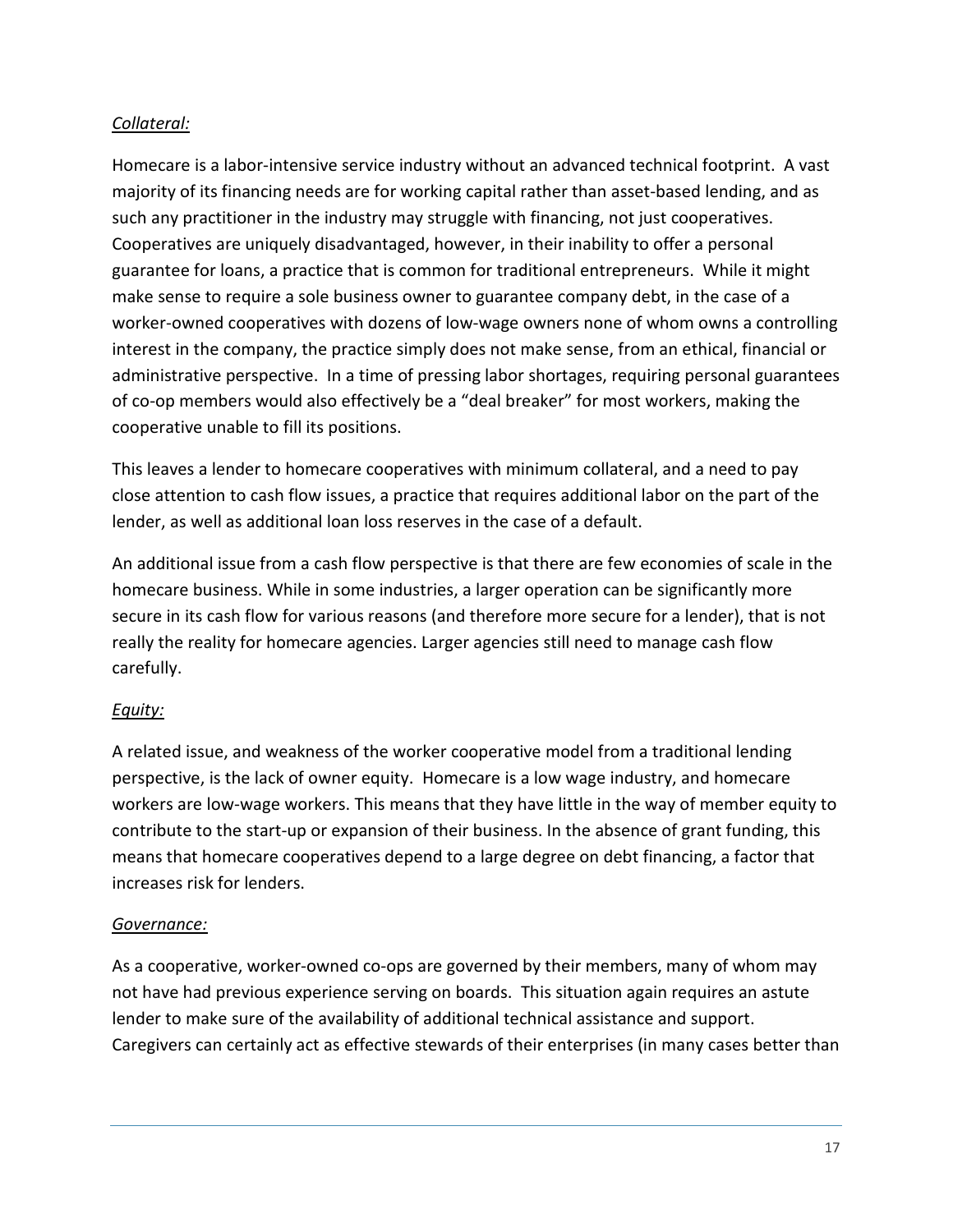a single owner), but to make sure governance is ongoing and sound, a lender would want to ensure that each borrower had access to training and support.

# *Public Policy:*

In a field where, public payers make up over 70% of the total market, public policy has an outsized impact on wages and working conditions, even in the private segment of the industry. Public payers set consumer expectations for cost of care, for example, effectively depressing reimbursement rates. State policy also affect homecare cooperatives, by setting agency licensing requirements, limiting the maximum number of licensures, and setting mandatory training requirements for workers. In all of these examples, homecare agencies including cooperatives, must largely be reactive—they cannot just decide to sell to a different customer, or in a different market. For a national lender, then, state-level policy would have a measurable effect on the risk level of loans with no real means to mitigate that risk, other than to avoid lending in states with a poor public policy climate.

# *Worker Recruitment and Retention:*

In addition to cash flow, probably the biggest risk factor faced by homecare agencies is the significant, and growing, shortage of homecare workers. A company that is not able to find and keep good caregivers will not prosper in the future of this industry. In this aspect of underwriting, homecare cooperatives do appear to have a potential advantage. Being able to recruit good workers and keep them in the job has the potential to significantly reduce the costs of turnover that are borne by most companies in the industry. Whether a specific cooperative is able to effectively put this advantage to work is an open question, but the potential to build a stronger, more resilient brand of homecare agency is certainly implicit in the worker cooperative model.

# <span id="page-18-0"></span>FUND MANAGEMENT AND LOGISTICS

If a new resource for lending to worker-owned cooperatives were to be created, how would it be managed?

## *Term loans:*

For the management of straightforward term loans, there are a number of sound options in this regard.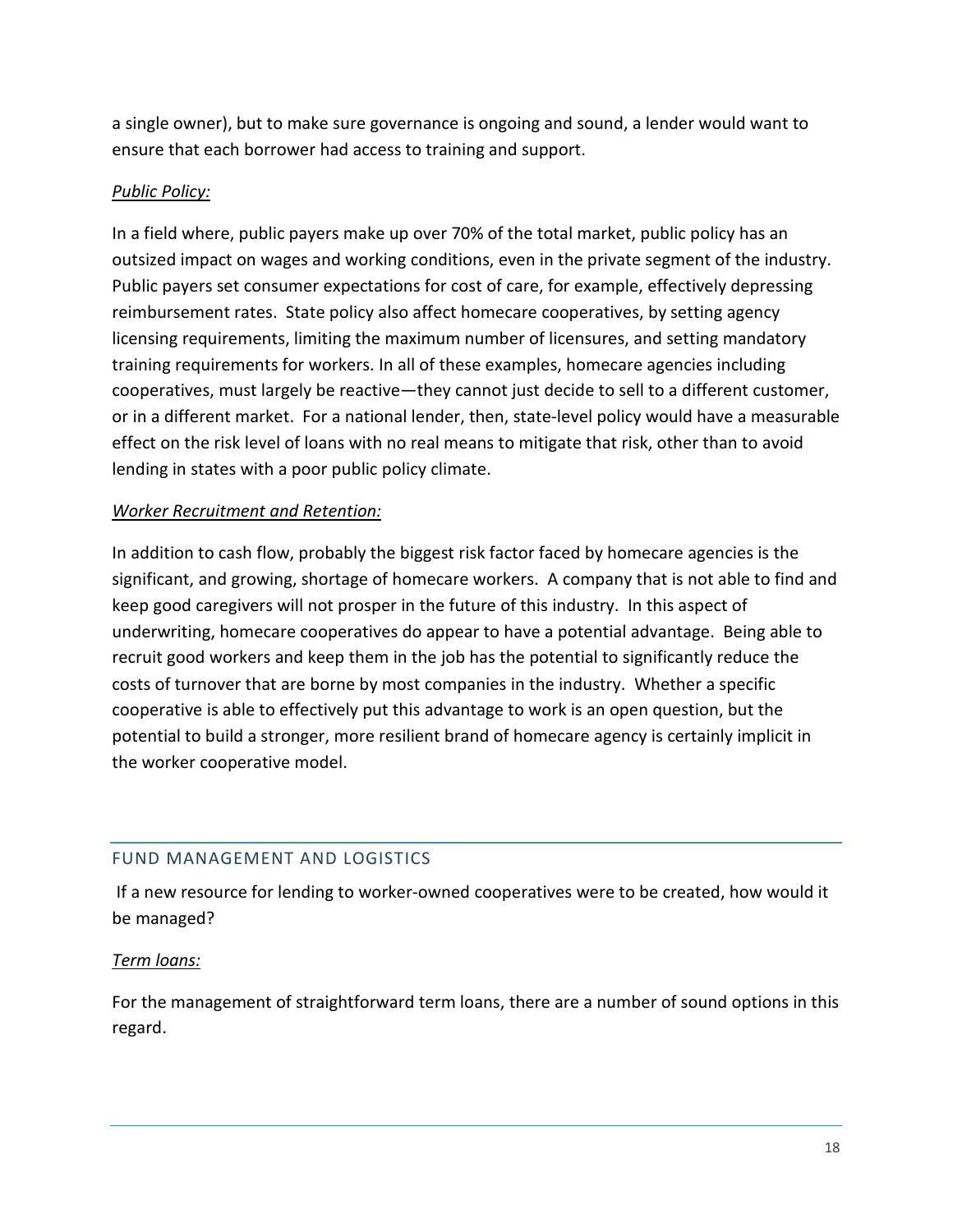First, a new fund could simply contract with an existing CDFI for underwriting and management services. There are currently four CDFIs that specialize in cooperative enterprises, and dozens of others with expertise in small business lending.

Second, it would not be overly complicated to set up a new CDFI with a specialization in homecare lending. The existing CDFI industry has many resources available about how to start and manage a new fund, and many consulting firms with expertise in this area. There is specialized software available to manage CDFIs operating at different levels, and even large CDFIs still frequently manage portions of their data in excel spreadsheets.

A third option would be to combine these strategies, potentially working directly with cooperative developers like NWCDC or CDFIs who have specific expertise in start-up enterprises for certain kinds of loans, and managing other kinds directly.

# *Lines of Credit:*

Lines of credit, however, which are a particular need for this industry, represent more of a challenge. CDFI software is cumbersome in general, and is not set up to facilitate the multiple draws and frequent repayments that characterize a true line of credit. Regulated lenders, on the other hand, can easily manage this kind of facility because the software governing their depository activities requires it. This is why the homecare cooperatives in our survey universally turned to regulated lenders for lines of credit, even when they were treated poorly in those relationships.

For a CDFI with access to a bank account, it is actually not that difficult to manage the technological aspects of a true line of credit. It is quite easy today, for example, to send money back and forth between accounts. PayPal does this every day for many businesses, and RSF Social Finance also has a platform for such things. A CDFI with the required accounting expertise and daily monitoring of requests and repayments could easily facilitate this. The difficulty comes more in two areas. The first is the cost of frequent or large cash transfer transactions may be prohibitive (although recent technical innovations like PayPal may make this much less of a concern). The second which is more confounding is the cost of keeping adequate funds liquid and available for draw by line of credit customers.

Banks and credit unions manage this risk in part through their access to large amounts of shortterm deposits, which cost them very little in interest, and through their membership in central agencies that allow them to draw on their own lines of credit when needed to fund those of their customers. CDFIs, as independent financial entities, have neither of these advantages.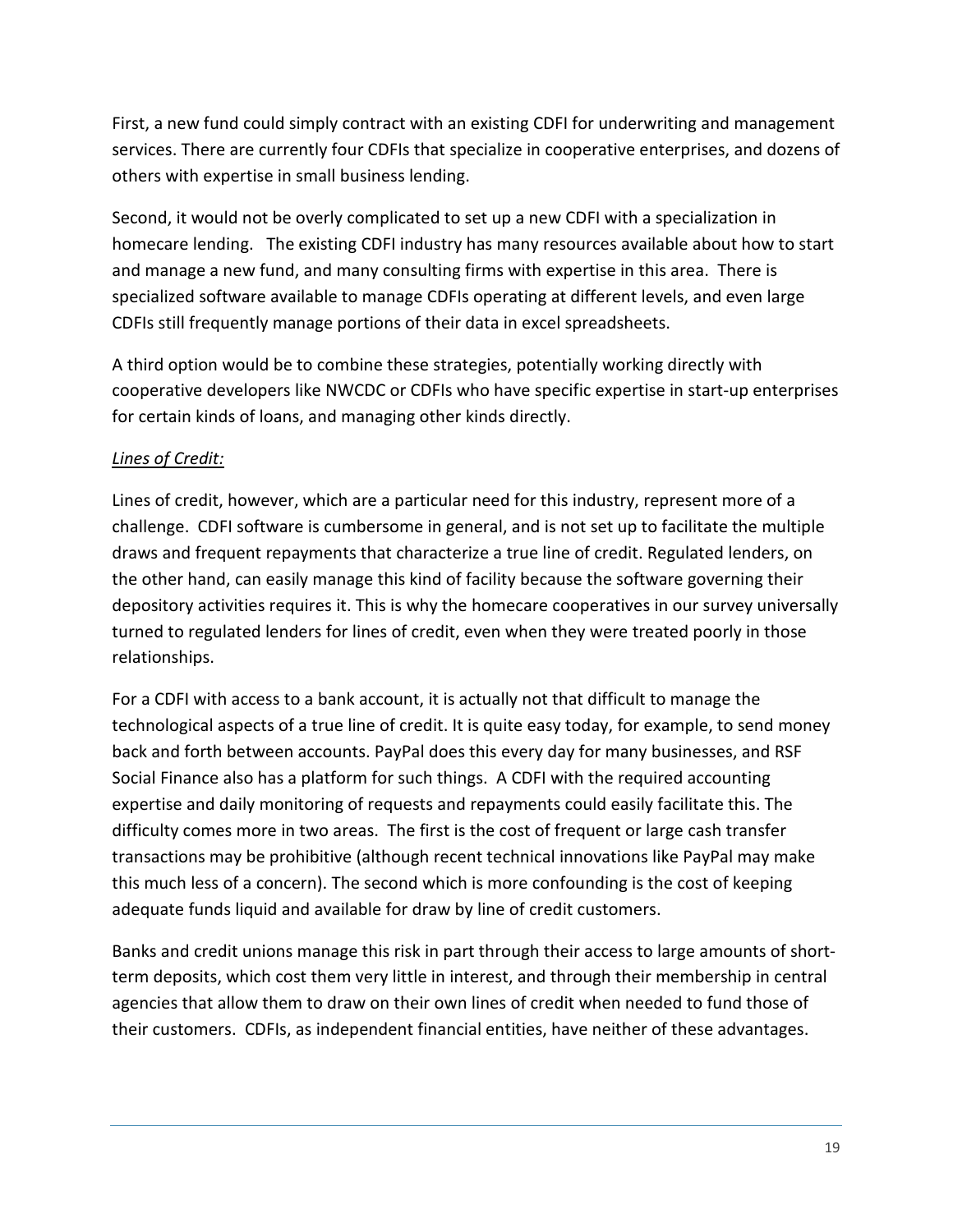It would be challenging, but interesting, to see if the cooperative community might be able to come up with a way to solve these issues for a homecare loan fund. Might a large cooperatively-focused bank or credit unions simply give our little fund a "deal" on the cost of cash transfers? Might they also be convinced to provide a backstop line of credit to the homecare fund, to cover any instances where draws from client lines of credit exceeded the amount set aside for that purpose by the loan fund? These are not easy issues to overcome, but do represent specific and identifiable ways that large financial cooperatives could—without too much trouble and expense—contribute in a very meaningful way to the quality of life in rural communities, by helping homecare worker cooperatives to grow and thrive.

# *Business Credit Cards:*

The offering of credit cards is not a service that CDFIs frequently offer and would be a difficult primary product for a new lender. This represents another area where a large, cooperativelyaligned, regulated lender could be a useful partner. A cooperative bank, for example, could offer homecare cooperatives business credit cards backed by the guarantee of the loan fund instead of the personal guarantee of workers. The loan fund could then require a guarantee of the card by the cooperative in question, essentially giving each co-op as a business the opportunity to back their own card instead of having their workers do so.

# <span id="page-20-0"></span>RISK MITIGATION STRATEGIES AND ELEMENTS OF SUCCESS

Clearly there are many risks involved in the homecare sector, and little collateral in the event of a default. A lender simply interested in risk mitigation would not deal with this industry.

That said, we know from the last decade of practice in the worker-owned homecare sector, that there are clear practices that make enterprises more successful, and that the more we can encourage these practices, the more successful everyone (including our loan fund) will be. These include:

- Support co-ops directly and specifically in the area of worker recruitment and retention. Evidence has shown that worker co-ops have a natural advantage in this vital area, and the agency that gets and keeps the best caregivers will be the agency that succeeds.
- Ensure the availability of technical assistance for all homecare borrowers, particularly in the areas of governance and financial analysis.
- If we believe, for example, that cash flow management and worker retention are two over-riding elements for success, then we must make sure that each homecare borrower is trained to understand and monitor these crucial factors. The Cooperative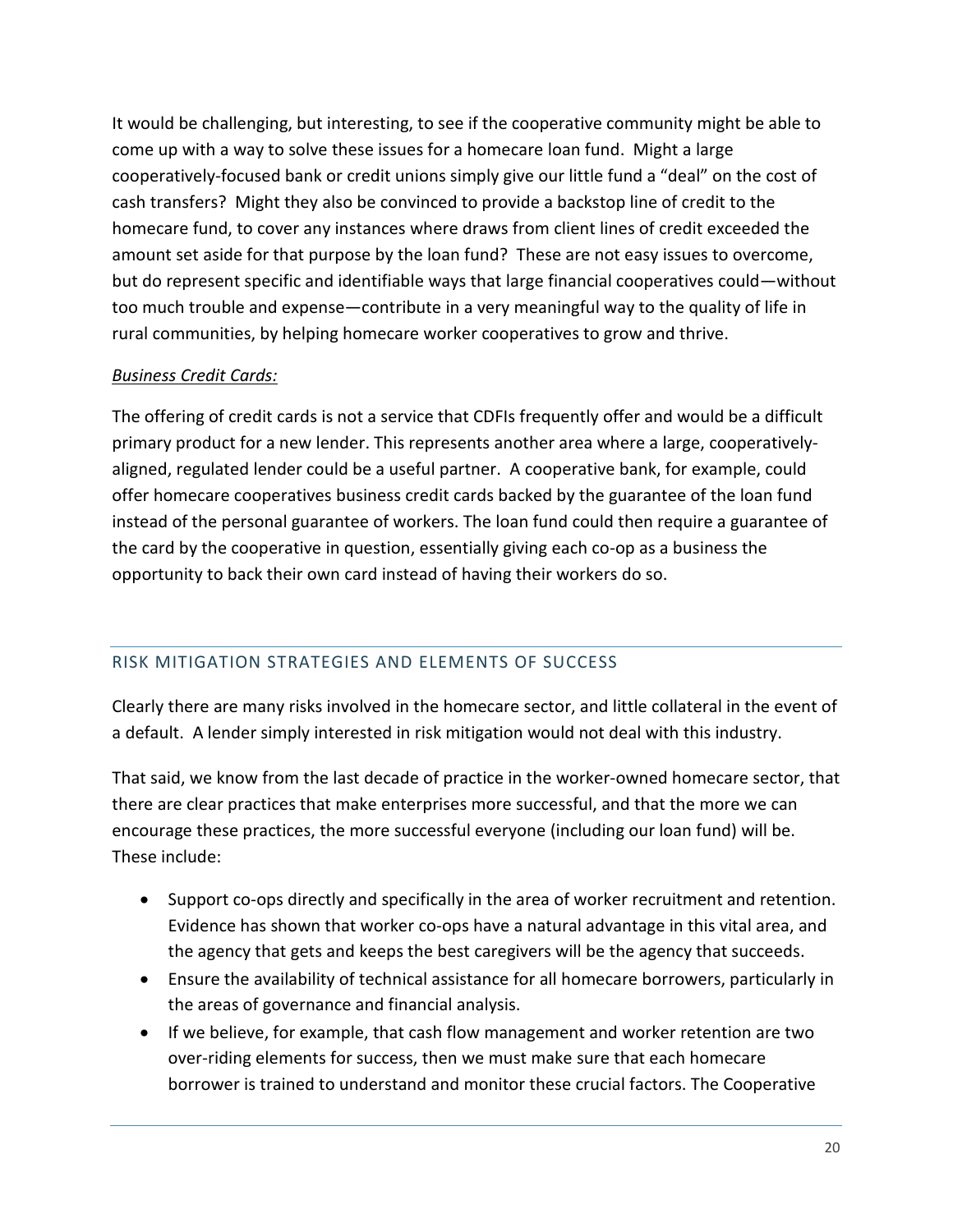Care management team provides a solid example of how to successfully build internal capacity in this manner.

- Workforce training is another aspect of success that it is often difficult for individual cooperatives to tackle on their own; a centralized national effort to organize and fund training for cooperative members would strengthen all borrowers.
- Continue to explore ways in which the industry could offer consolidated backroom support to all homecare cooperatives, on issues of training, insurance, accounting, policy development, software, technology and systems.
- Internal financial controls are also crucial; making sure these controls are rigorous in form and practice can prevent, halt or eliminate many potential problems.
- An effective national funder in this sector must also act with other national players to identify resources and solve policy issues at a national scale that directly impact the prospects of individual co-ops, but are beyond their ability to confront individually; this will help everyone to be more successful.

A final word should be said on the issue of attitude. Too often, funders of all kinds, including CDFIs, start and end the financing discussion with what they are willing to do, rather than what the customer needs. As a lender, there are many reasons not to get involved in a low margin, unpredictable, uncollateralized sector managed collectively by groups of people with little previous business experience or training. Trying to fit such businesses into conventional lending paradigms will only be frustrating to all involved. Being a different kind of lender means not only looking at products, services and underwriting in a different way, but also modeling a different way of interacting with customers.

Much of the success in lending to a marginal, cash flow dependent business in ultimately related to the ability to build a relationship of trust and transparency with the borrower. You will only be successful if the borrower has both the knowledge and skill to identify problems early on, and trusts that someone with resources will act to help them rather than shame them if problems are disclosed. All of the homecare worker-owners we spoke with had examples to share of being treated in a dismissive or disrespectful manner by bankers and other lenders. For a challenging sector with many needs that do not fit neatly into existing credit boxes, it is in many ways a better—in fact, the best— long-term strategy to alleviate risks by acknowledging them, and problem-solving to find new ways to provide financing in a transparent, supportive and straightforward way. *"What they need, not what you can do"* should be the core organizing principle of any new financing venture in the sector.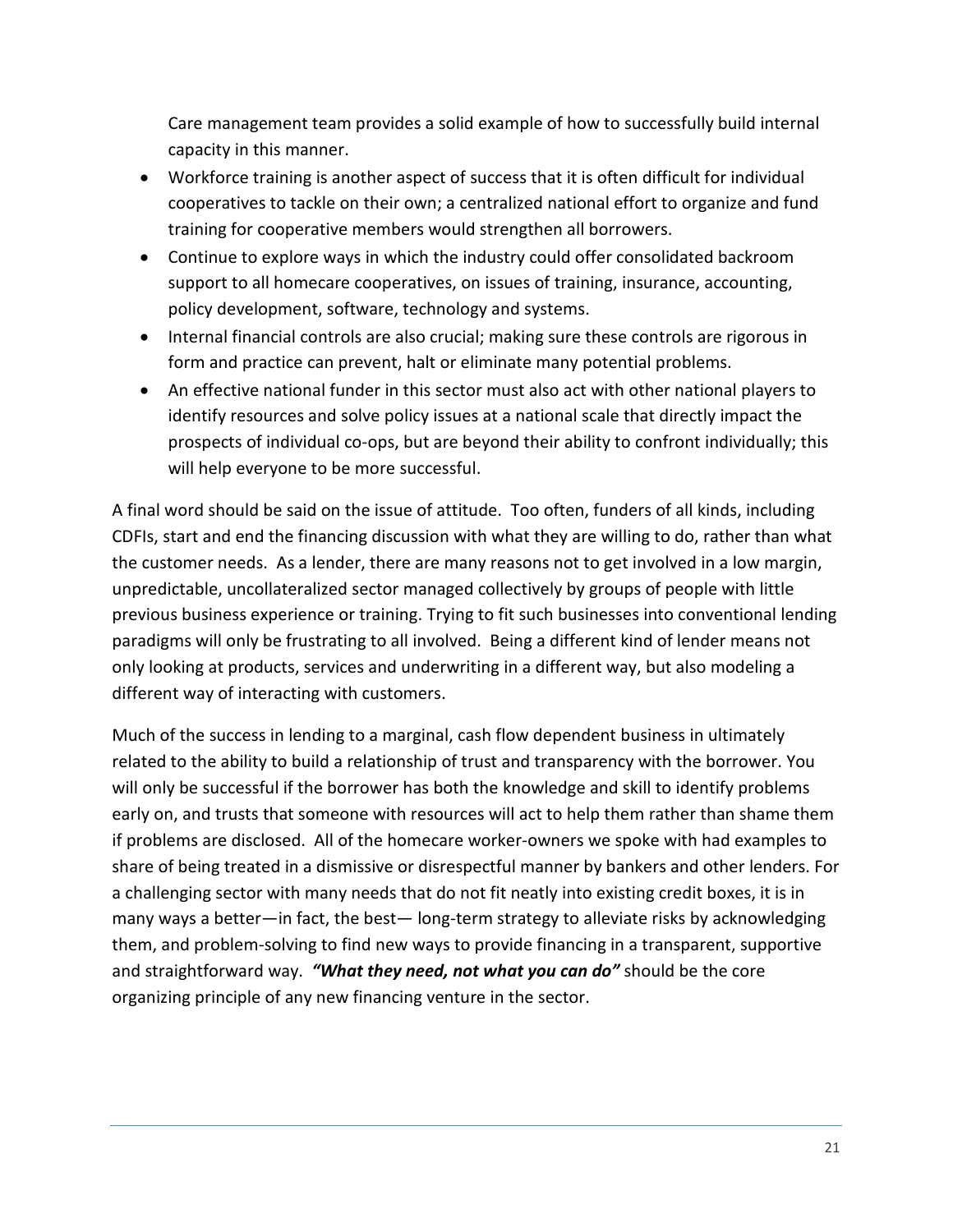Modeling this approach will mean that a lender specializing in this sector will need to operate differently than lenders do in other circumstances, even some experienced CDFI lenders. "You

- *"You need to know who you are talking to"*
- Homecare worker-owner

need to know who you are talking to" summarized one homecare working when asked about an effective lender relationship. Any lender specializing in this sector will need to go to some effort to be approachable and

communicate effectively in clear, friendly and accessible language. They will need to seek and take advice from actual caregivers, and involve them broadly and deeply in policy decisions. Building trust through effective communication and reliable actions will ultimately serve as one of the biggest risk mitigators in an industry with so many challenges.

# <span id="page-22-0"></span>**VII. FINANCIAL PROJECTIONS**

#### <span id="page-22-1"></span>LOAN PRODUCTS, RATES AND TERMS

As part of this study, we have prepared basic projections of what a targeted loan fund for homecare cooperatives might look like. Considering the annual rate of new start-up projects as well as the potential for replacing current bank financing with more beneficial terms as well as the potential for the conversion of existing businesses to cooperative status, we have estimated a conservative volume of \$375,000 to \$1,78,000 in loan volume annually over the next five years, and between 8 and 30 loans per year. These projections include activity in all five of the product categories discussed above, as illustrated in the chart below, and would involve our loan fund in having a financial relationship of some sort with most of the homecare co-op in the country. We believe this assumption is realistic, as we would be offering some new products in the market, and the existing cooperatives are ill-served by traditional lenders; In cases where a co-op has an existing strong relationship with another CDFI, our fund would just supplement rather than replace that relationship.

Interest rates have been calculated at an average of 7.5% annual interest (current market rates for CDFI business loans) with terms between five and seven years in most cases.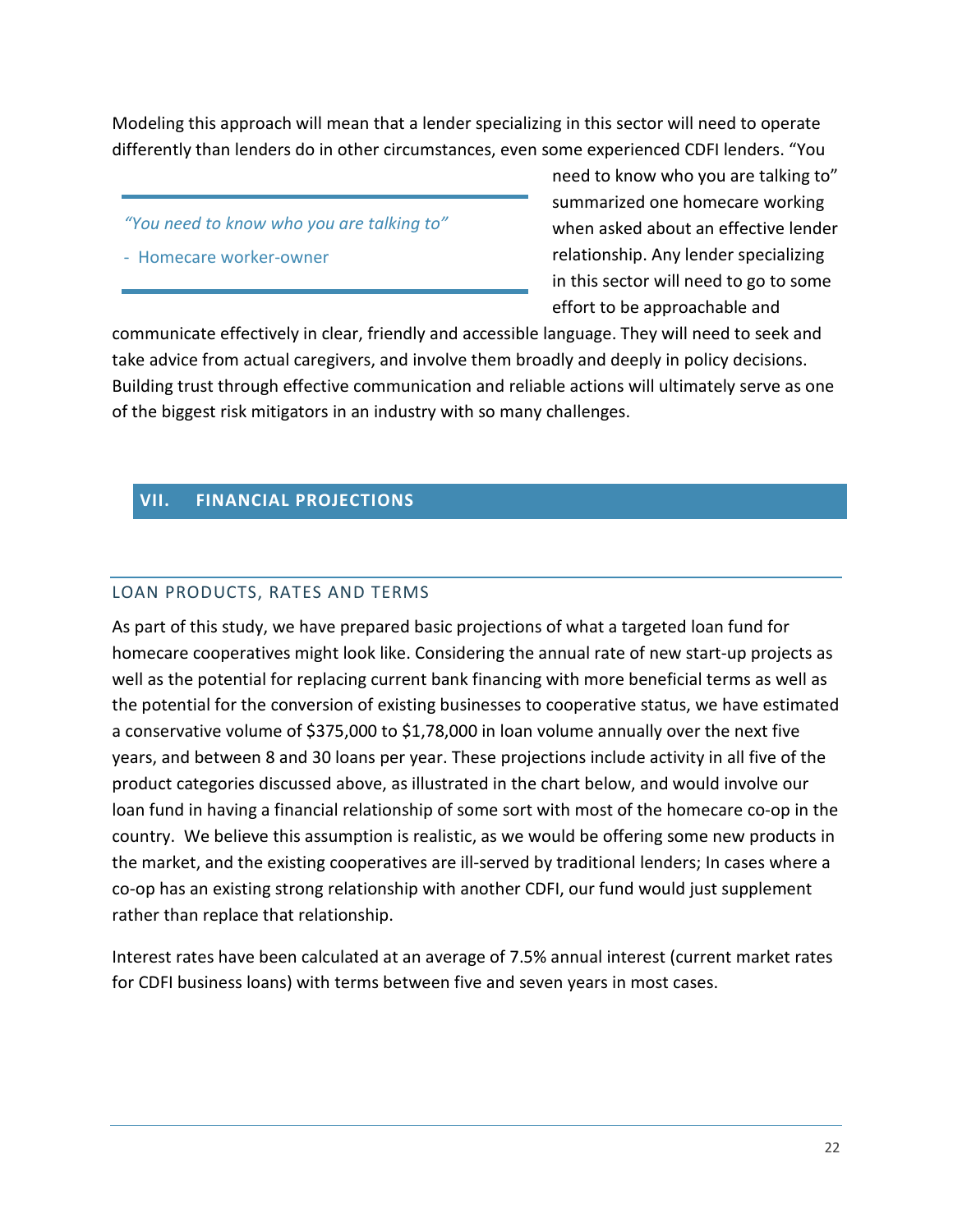|                                 | <b>Base Year</b> |    |     | Year 1           |    | Year 2  | Year 3                | Year 4                           |     | Year 5        |
|---------------------------------|------------------|----|-----|------------------|----|---------|-----------------------|----------------------------------|-----|---------------|
| <b>ASSUMPTIONS:</b>             |                  |    |     |                  |    |         |                       |                                  |     |               |
| <b>Loan Activity</b>            |                  |    |     |                  |    |         |                       |                                  |     |               |
| # of worker-owned coops         |                  | 15 |     | 16               |    | 20      | 26                    | 32                               |     | 38            |
| Start-up Loans                  |                  |    |     | 1                |    | 3       | 4                     | 4                                |     |               |
|                                 |                  |    | \$  | $50.000 \quad S$ |    |         |                       | 150,000 \$ 200,000 \$ 200,000 \$ |     | 200,000       |
| <b>Business Lines of Credit</b> |                  |    |     | 3                |    | 4       | 6                     | 8                                |     | 10            |
|                                 |                  |    | \$. | 225,000          | Ŝ. | 300,000 | $$450,000$$ \$600,000 |                                  | \$. | 750,000       |
| <b>Term Loans</b>               |                  |    |     | 1                |    | 2       | 2                     | 3                                |     | 3             |
|                                 |                  |    |     | 70,000           |    | 140,000 | 140,000               | 210,000                          |     | 210,000       |
| Technology/Equipment Loans      |                  |    |     | 3                |    | 5       | 8                     | 10                               |     | 12            |
|                                 |                  |    |     | 30,000           |    | 50,000  | 80,000                | 100,000                          |     | 120,000       |
| <b>Conversion Loans</b>         |                  |    |     |                  |    | 1       | 2                     | 2                                |     | $\mathcal{P}$ |
|                                 |                  |    |     |                  |    | 250,000 | 500,000               | 500,000                          |     | 500,000       |
| <b>Total Loans</b>              |                  |    |     | 8                |    | 14      | 20                    | 25                               |     | 29            |
| Total Volume:                   |                  |    |     | 375,000          |    | 890,000 | 1,370,000             | 1,610,000                        |     | 1,780,000     |

# <span id="page-23-0"></span>CAPITAL, LABOR, AND PHILANTHROPIC REQUIREMENTS

For the attached projections, we have assumed an initial philanthropic capital grant of \$300,000, as well as a starting social investment of \$200,000 for an initial capitalization of \$500,000. Subsequent investment of social capital is assumed at a rate that is consistent with the growth of similar loan funds, albeit on the optimistic end, which may be justified given the attractive story we have to tell. We assume a successful CDFI Technical Assistance grant of \$175,000 in year two and CDFI Financial Assistance grant of \$600,000 in year 4, as well as smaller additional equity capital infusions totaling \$300,000 over the five years.

We assume an initial staffing expense of \$80,000 per year (a part-time CDFI professional) with additional staff capacity added in Years three and five. This would assume a professional director, who would not only be responsible for lending, but would also be charged with investor and philanthropic relations, and with working with others in the field to develop the technical assistance and workforce development training needed to support the loans, as well as working with partners to deliver the additional financial products (member loans and business credit cards) identified in our study.

In addition to the initial capital grant and ongoing smaller investments, running such a fund would require \$100,000, - \$160,000 annually in philanthropic operating grants. This is a large, but not insurmountable ask. The opinion of many in the field is that the philanthropic world would support our work, if only they were given a specific, distinct and meaningful way in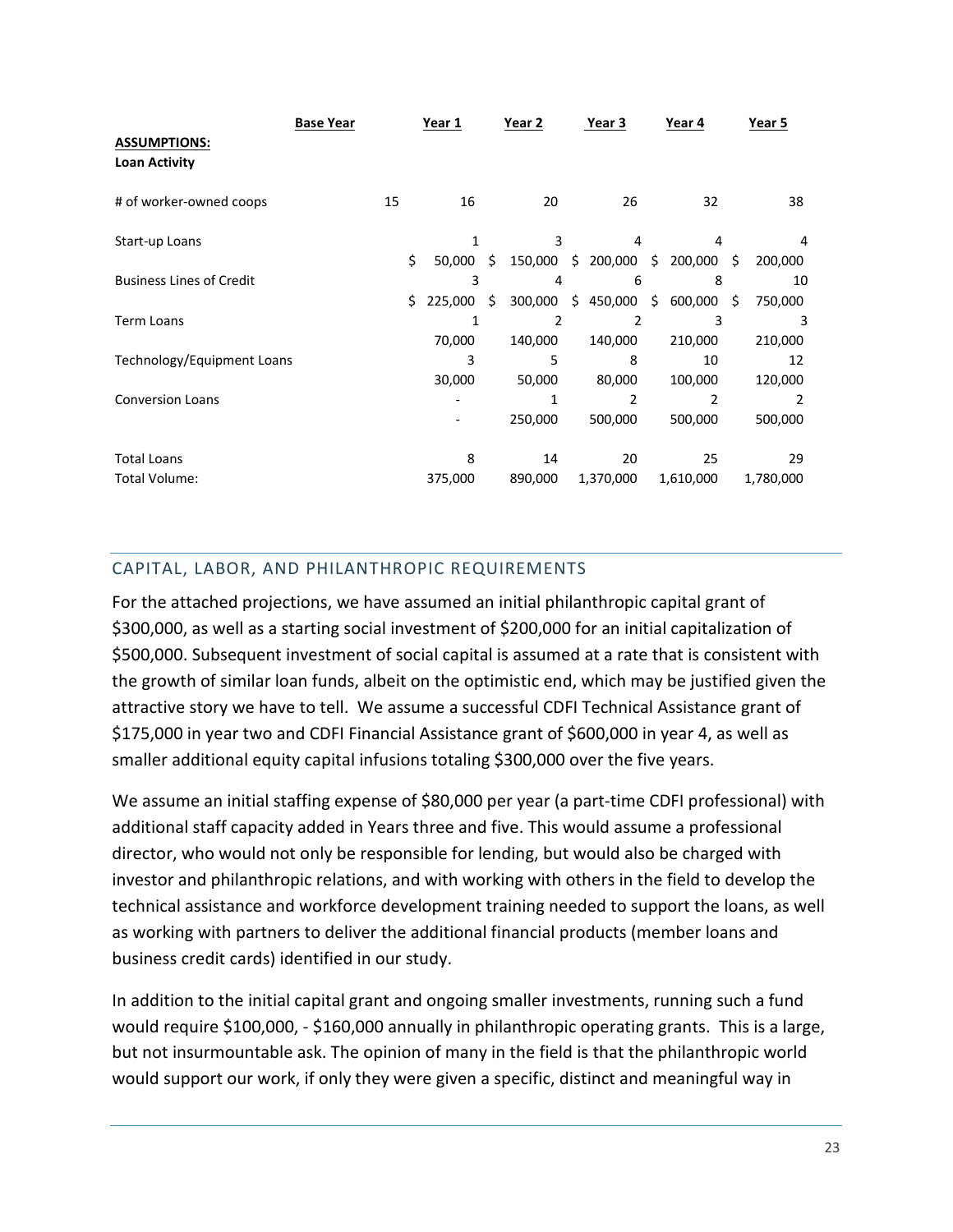which to do so; our loan fund idea might just be such a vehicle to rally grant dollars to make meaningful change. A similar effort (under obviously quite different industry and circumstances) was successfully built in the manufactured home park cooperative sector, which now has its own dedicated CDFI.

All other assumptions (loan loss reserve allocation etc.) have been made to keep our projections within the current CDFI industry norms for minimum prudent standards given the high-risk nature of our potential loan pool. The assumptions could also be changed if, for example, a partner organization took on the entire responsibility of ensuring technical assistance funding, or agreed to "host" our project at little additional cost.

An alternative to fielding a new fund with a dedicated staff person would be to contract with an existing CDFI to manage funds raised by CDF, the homecare steering committee, or a combination of allies. The cost of contracting with an existing CDFI would likely be significantly lower than the staffing cost included in our model; the cost to the program, however, would likely be the loss of a dedicated industry professional to lead in fundraising efforts, build core relationships, and provide a measure of supplemental technical assistance, particularly in coordinating and expanding on existing successful efforts at financial training for homecare cooperative leaders that are already in place.

Alternatively, we could also budget for not a part-time, but a full-time professional leader for the new entity. That idea would likely increase the philanthropic need to \$200,000+ per year, but would result in additional attention and staff capacity, and likely faster results.

In any of these scenarios, our Fund could work in concert with others like cooperative developers and other CDFIs to provide the most beneficial range of products to each geography, supplementing where resources are not available locally.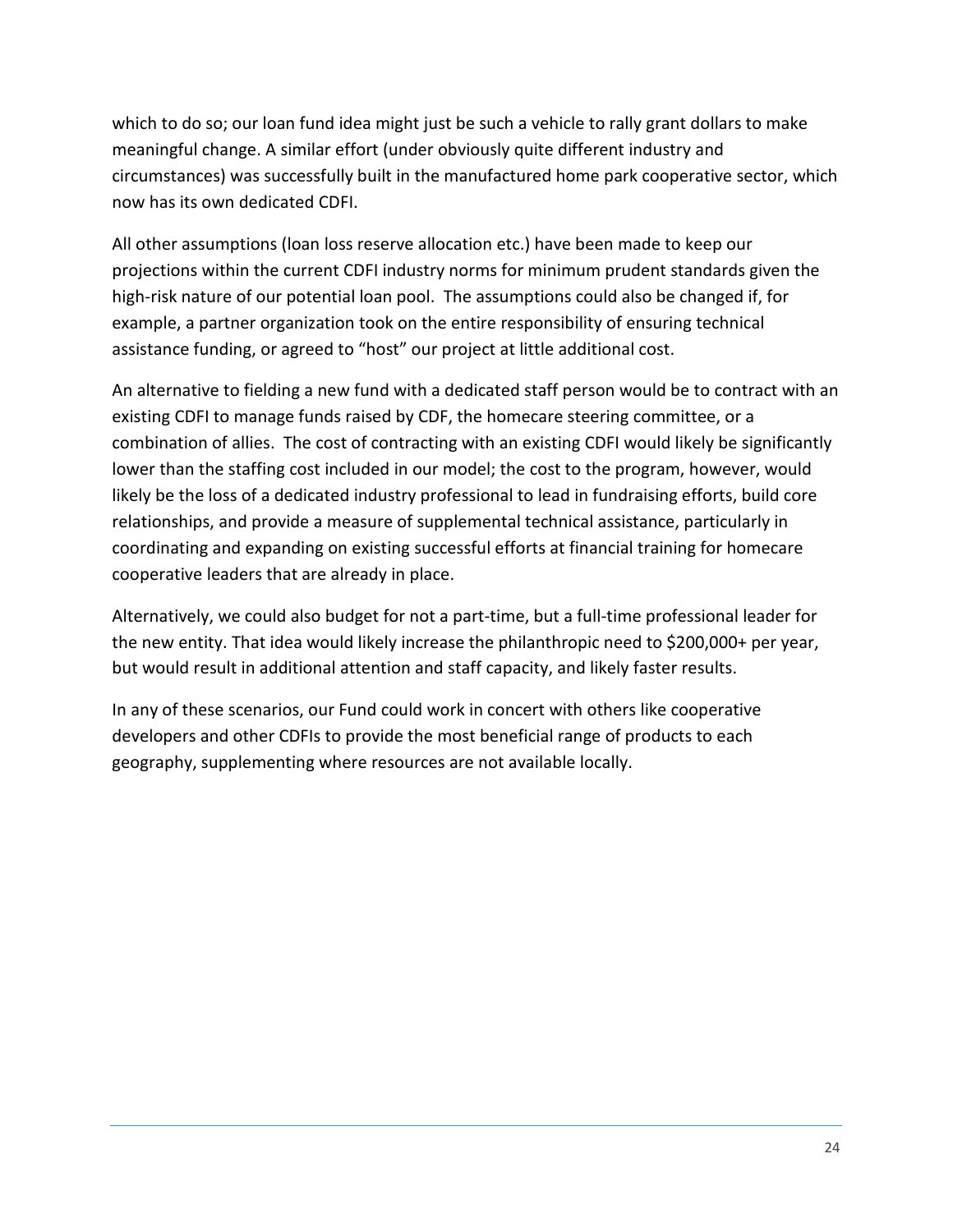#### **Home Care Co-op Loan Fund Projections Summary**

|                                | <b>Base Year</b> | Year 1   | Year 2    | Year 3    | Year 4    | Year 5    |
|--------------------------------|------------------|----------|-----------|-----------|-----------|-----------|
| <b>Gross Loans Receivable</b>  |                  | 307,500  | 946,950   | 1,899,899 | 2,828,117 | 3,728,656 |
| <b>Loan Loss Reserve</b>       |                  | (25,000) | (55,000)  | (115,000) | (150,000) | (185,000) |
| <b>Total Assets</b>            | 500,000          | 660,712  | 1,317,365 | 2,220,586 | 3,680,133 | 4,438,090 |
| <b>Financing Liabilities</b>   | 200,000          | 350,000  | 850,000   | 1,600,000 | 2,450,000 | 3,200,000 |
| <b>Net Assets</b>              | 300,000          | 306,712  | 463,366   | 616,586   | 1,226,133 | 1,234,090 |
| <b>Revenues</b>                |                  | 175,587  | 228,464   | 255,690   | 313,836   | 364,382   |
| <b>Earned Revenue</b>          |                  | 13,406   | 51,492    | 113,607   | 185,351   | 254,779   |
| <b>Expenses</b>                |                  | 168,875  | 221,810   | 252,469   | 304,289   | 356,426   |
| <b>Staffing expense</b>        |                  | 80,000   | 84,000    | 113,200   | 118,860   | 149,803   |
| <b>Net Income</b>              |                  | 6,712    | 6,654     | 3,221     | 9,547     | 7,956     |
| <b>Operating grants</b>        |                  | 160,000  | 175,000   | 140,000   | 125,000   | 105,000   |
| <b>Capital grants</b>          | 300,000          |          | 150,000   | 150,000   | 600,000   |           |
| # of New Loans Issued          |                  | 8        | 14        | 20        | 25        | 29        |
| \$ of New Loans Issued         |                  | 375,000  | 890,000   | 1,370,000 | 1,610,000 | 1,780,000 |
| % growth                       |                  |          | 137%      | 54%       | 18%       | 11%       |
| <b>Loan Loss Reserve/Loans</b> | 0.0%             | 8.1%     | 7.6%      | 7.2%      | 6.3%      | 5.9%      |
| <b>Net Asset Ratio</b>         | 60%              | 46%      | 35%       | 28%       | 33%       | 28%       |
| Self-sufficiency ratio         | 0%               | 8%       | 23%       | 45%       | 61%       | 71%       |
|                                |                  |          |           |           |           |           |

## <span id="page-25-0"></span>SCALE AND EARNINGS POTENTIAL

Given the right parameters and concerted support by partners, we believe it is feasible that a specialized loan fund for homecare cooperatives could grow to a size in excess of \$2 million by the end of three years, and by that time could be earning close to 50% of its own operating expenses. Such a fund could be reaching almost every homecare cooperative in the country in some way or other, and could play a leadership role in encouraging efficiency, building local capacity, mitigating risk, fostering success and focusing national philanthropic attention on these vital enterprises.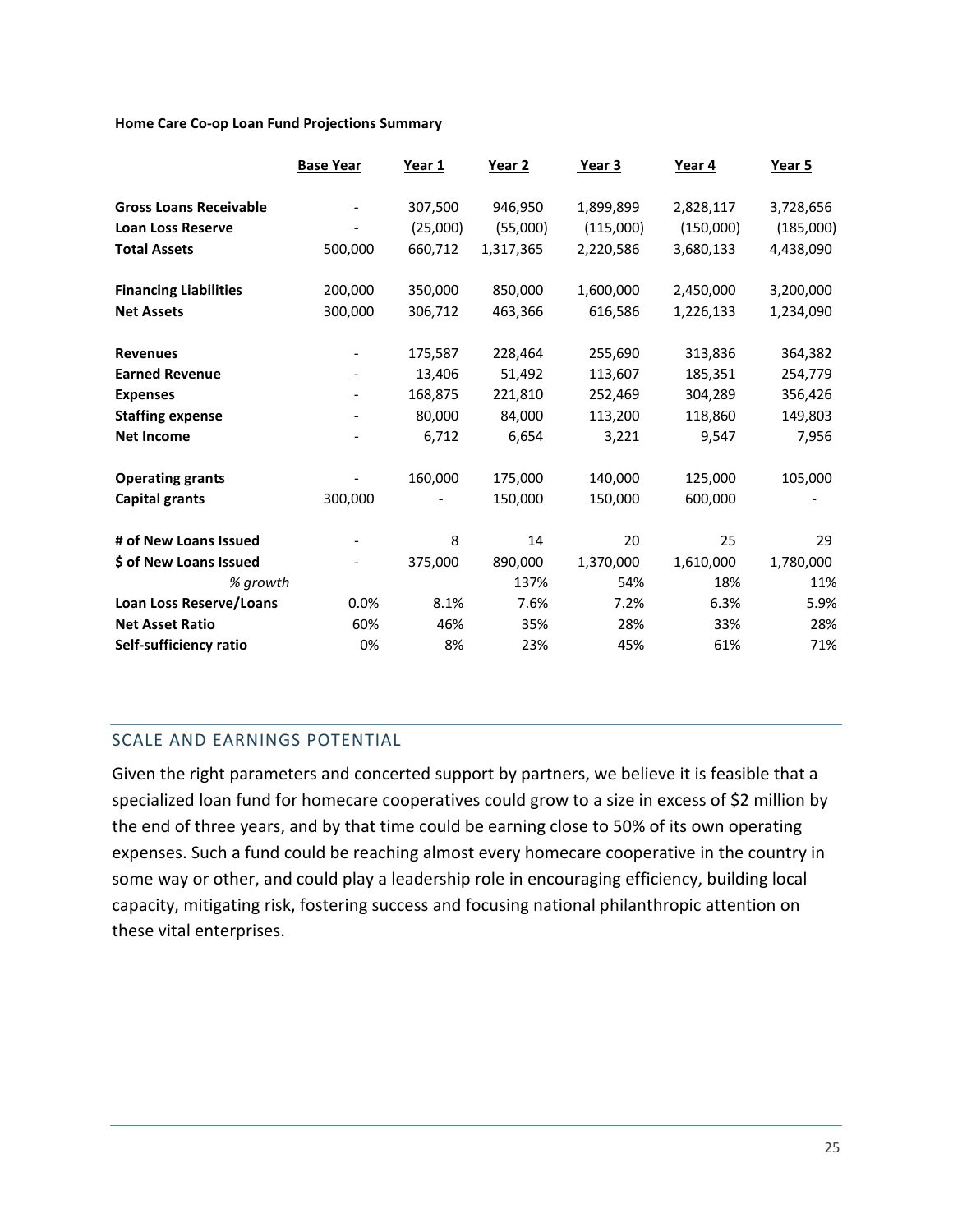#### <span id="page-26-0"></span>**VIII. SUMMARY RECOMMENDATIONS**

There are obviously many difficulties in financing any small players in the homecare sector. Yet that means there are also many opportunities to show leadership in crafting creative solutions that might also prove an example for other cooperative development efforts. The fact is that the operational cost of doing a tepid job in this area (forming a loan fund, or gathering capital, but not really changing the products or approach of the lending) is nearly as high as the cost of taking a more comprehensive and visionary approach, which would have a much greater potential for long-term success.

The answer may not be one fund, but rather one effort that centralizes and coordinates several different streams of funding for the sector, directed at different financing needs.

There is a great deal of unacknowledged opportunity cost in this field when co-op leaders spend their days going hat-in-hand to bank after bank looking for basic financial resources, often without success, or only at a personal (guarantee) cost for those on the board or in leadership. Or maybe they don't even do that, after becoming so discouraged after meeting with the first one. In such cases, co-op leaders don't even consider asking for (or even thinking about) what they really need to help their business grow, because getting the most basic financing such as a line of credit or a business credit card is difficult enough.

What should happen instead is for national cooperative support organizations to work together to make it as easy as possible for local co-op leaders to succeed, by offering dependable and standard financial business tools (lines of credit, terms loans, credit cards etc.) with clear eligibility guidelines so that local leaders can know what they need to do, and concentrate their time and energy on marketing and recruitment, which are the two areas where local relationships and knowledge contribute the most to success. Not all the products in the mix would be profitable, but they would all be useful and respectful.

Such a national effort would:

- Make small pools of funds available to developers (who show evidence of being able to manage them) to link financing and TA most closely.
- For start-ups without a high capacity developer, a central loan fund could play that role, or it could be assigned to a CDFI that specializes in working with start-up organizations.
- Since cash flow lines of credit are a common need for enterprises of all sizes in this sector, consider building a centralized national system to do this. It might be somewhat cumbersome to set up, but would alleviate all of the co-ops of the problem of begging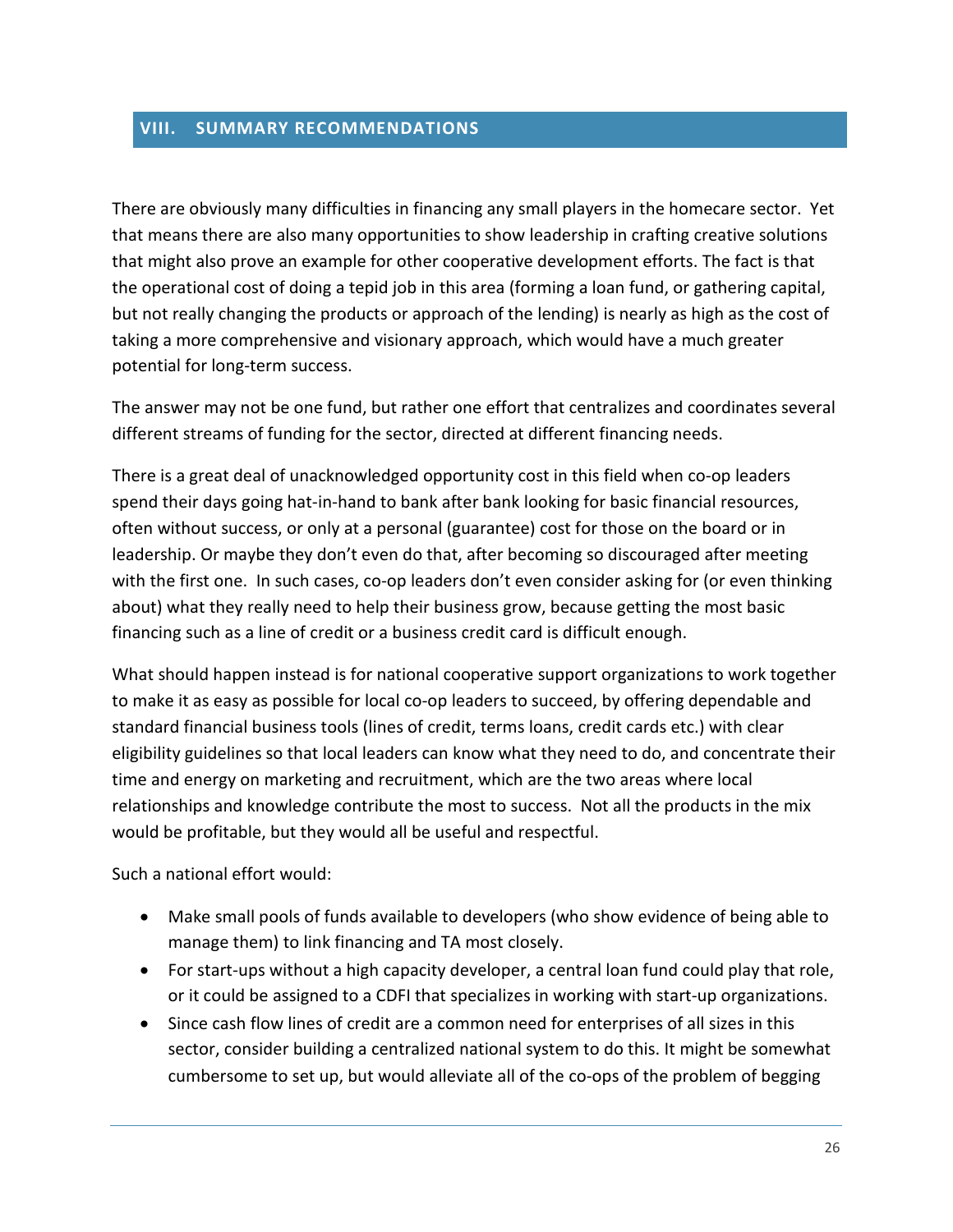their local bank for a new line of credit every year and every time the loan officer changes, and also relieve them of the significant risk they all face that credit would be withdrawn entirely with the next financial crisis. This product would also be something that would solve problems for co-ops at all stages of growth, not just start-ups. Having a dependable source of cash flow would alleviate a lot of stress for finance managers, and better enable them to thoughtfully balance the needs for member earnings with the need for prudent financial management at the cooperative level.

- Expansion and even "rescue" loans should be on the table too. All of the largest and most successful cooperatives seriously struggled at some point or another, and were "rescued" by sympathetic financiers.
- A loan product that would be completely unprofitable, but at the same time would not take an enormous amount of resources and would potentially make a big difference to homecare workers would be the development of a co-op share loan, as an alternative to pay day lending. Several co-ops do these kind of short term, small loans now, and they are very popular and would be one more way for cooperatives to differentiate themselves in a very competitive market for workers.
- Similarly, it would likely not be profitable, but would be helpful to undertake further investigation about collaborating with a cooperatively-aligned bank to be able to offer the cooperatives access to business credit cards without the need for personal guarantees; perhaps a central homecare fund could act as a guarantor.
- Outside of the financing arena, but essential to risk mitigation is the development of a dependable and aligned source of technical assistance, as well as regular funding for staff training;
- The technical assistance needs to be conceptualized, developed, and administered in a manner that is steadfastly focused on building capacity at the local level, and in particular financial capacity. Benchmarks are good. But the caregivers running their coops need to understand the benchmarks, have a role in choosing the ones that are most important for their co-op, and then be supported in their work to utilize their own financial data and experience to track and improve operations. That approach will make the most difference in the long run.
- A central financial entity could also serve as a repository for best practices, policies, knowledge about how to set rates, lessons learned etc.

A useful example to look to is the development fund associated with the Arctic Cooperatives Ltd, a group of 32 independent, multi-purpose stores serving extremely remote communities in the North of Canada. "Centralize for efficiency, localize for effectiveness" is the guiding principle of this organization. Their central loan fund provides easy and accessible financing for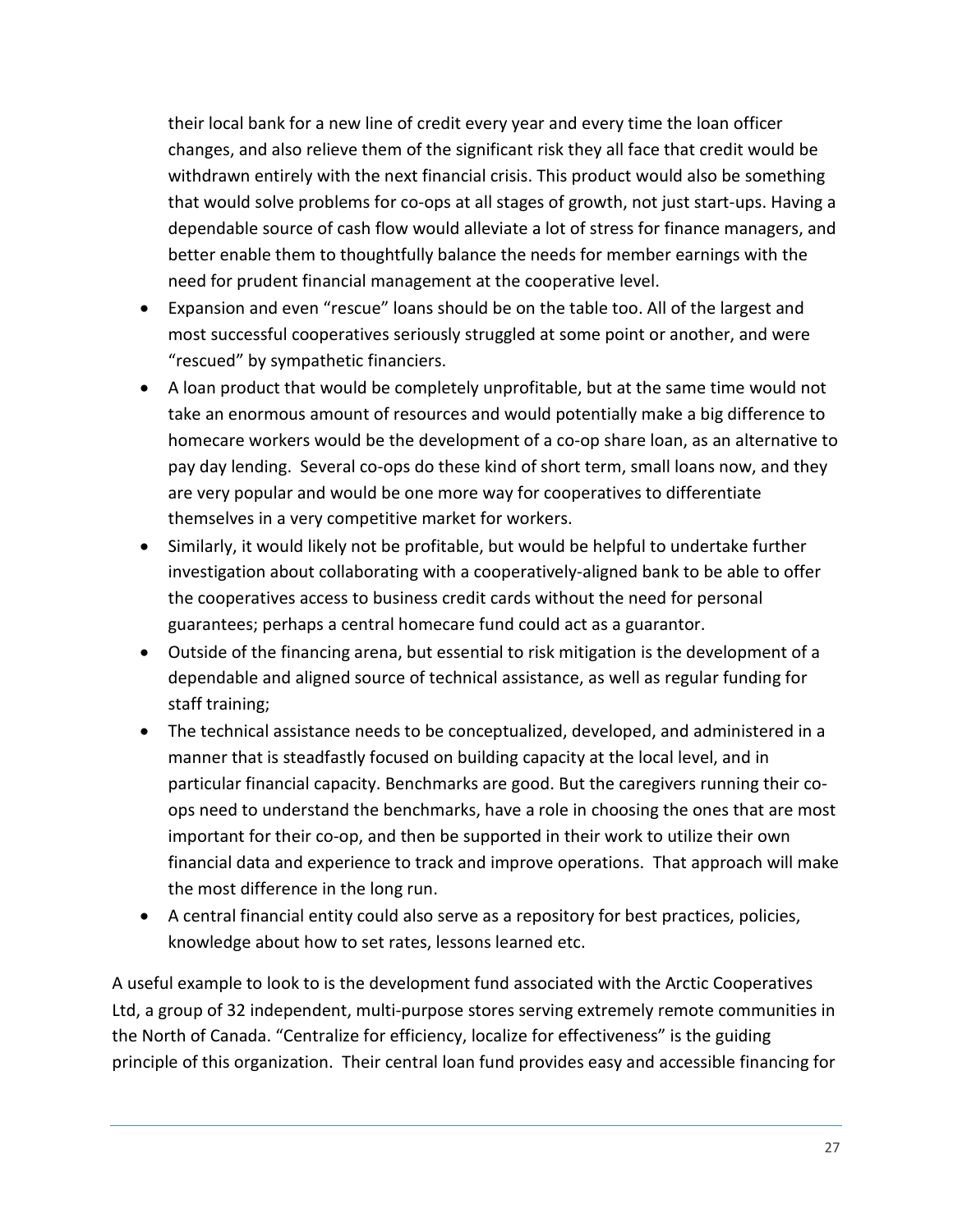things that all of the stores need, such as funding for the year's large annual purchase of durable good inventory. The development fund also provides assistance, on a case-by-case basis, for things like real estate for a new store site, and the central federation provides support in many key areas such as human resources and governance in additional to acting as core supplier. Having such basic financial needs taken care of enables local leaders to concentrate more on core business issues, and helps to make this very unlikely group of enterprises working in an enormously challenging environment a collective success.

Homecare workers are another unlikely group of business owners, with a different, but equally challenging task they face on a daily basis. Developing a financing vehicle to make their job easier will help us all to be successful.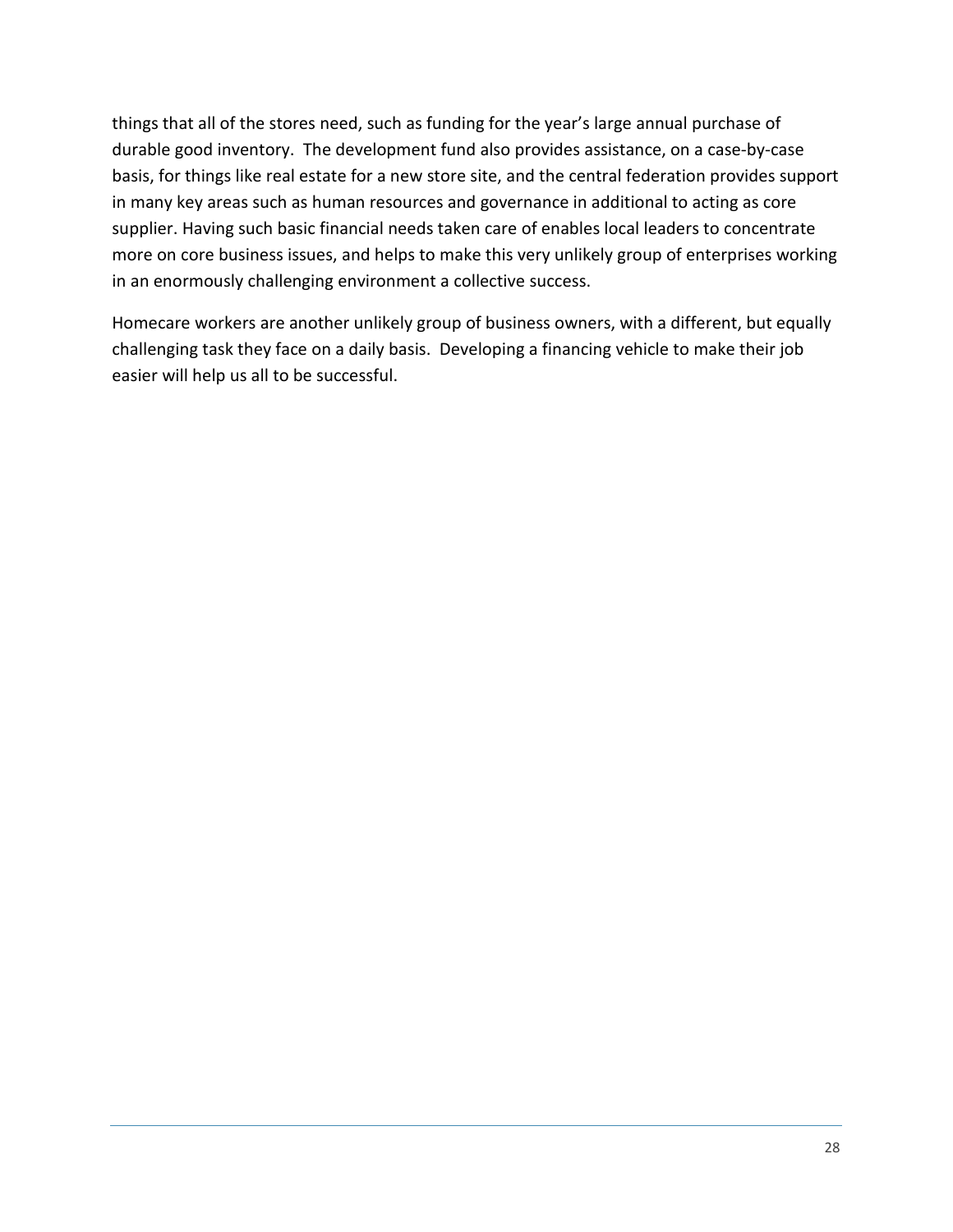# <span id="page-29-0"></span>**IX. APPENDICES**

## <span id="page-29-1"></span>FINANCIAL PROJECTIONS

|                                       | <b>Base Year</b> |                          | Year 1 |          | Year 2 |             | Year 3 |              | Year 4 |              |    | Year 5      |
|---------------------------------------|------------------|--------------------------|--------|----------|--------|-------------|--------|--------------|--------|--------------|----|-------------|
|                                       |                  |                          |        |          |        |             |        |              |        |              |    |             |
| Cash                                  | \$               | 500,000                  | \$     | 372,251  | \$     | 416,495     | \$     | 416,791      |        | \$977,241    | \$ | 863,944     |
| Loans Receivable                      | \$               | $\overline{a}$           | \$     | 307,500  | \$     | 946,950     |        | \$1,899,899  |        | \$2,828,117  |    | \$3,728,656 |
| Less LLR                              | \$               |                          | \$     | (25,000) | \$     | (55,000)    |        | \$ (115,000) |        | \$ (150,000) | \$ | (185,000)   |
| Interest Receivable                   | \$               |                          | \$     | 961      | \$     | 3,920       | \$     | 8,896        | \$     | 14,775       | \$ | 20,490      |
| Other Assets                          | \$               |                          | \$     | 5,000    | \$     | 5,000       | \$     | 10,000       | \$     | 10,000       | \$ | 10,000      |
| <b>TOTAL Assets</b>                   | \$               | 500,000                  | \$     | 660,712  |        | \$1,317,365 |        | \$2,220,586  |        | \$3,680,133  |    | \$4,438,090 |
| <b>Financing Liabilities</b>          | \$               | 200,000                  | \$     | 350,000  | \$     | 850,000     |        | \$1,600,000  |        | \$2,450,000  |    | \$3,200,000 |
| <b>Other Liabilities</b>              | \$               |                          | \$     | 4,000    | \$     | 4,000       | \$     | 4,000        | \$     | 4,000        | \$ | 4,000       |
| Equity                                | \$               | 300,000                  | \$     | 306,712  | \$     | 463,366     | \$     | 616,586      |        | \$1,226,133  |    | \$1,234,090 |
| <b>TOTAL Liabilities &amp; Equity</b> | \$               | 500,000                  | \$     | 660,712  |        | \$1,317,366 |        | \$2,220,586  |        | \$3,680,133  |    | \$4,438,090 |
| Interest earnings - loans             | \$               |                          | \$     | 11,531   | \$     | 47,042      | \$     | 106,757      | \$     | 177,301      | \$ | 245,879     |
| Interest earnings - cash              |                  |                          | \$     | 2,181    | \$     | 1,972       | \$     | 2,083        | \$     | 3,485        | \$ | 4,603       |
| Fees revenue                          | \$               | $\overline{a}$           | \$     | 1,875    | \$     | 4,450       | \$     | 6,850        | \$     | 8,050        | \$ | 8,900       |
| Grant revenue                         | \$               | $\overline{\phantom{a}}$ | \$     | 160,000  | \$     | 175,000     | \$     | 140,000      | \$     | 125,000      | \$ | 105,000     |
| <b>TOTAL Revenue</b>                  | \$               | $\overline{\phantom{a}}$ | \$     | 175,587  | \$     | 228,464     | \$     | 255,690      | \$     | 313,836      | \$ | 364,382     |
| Staffing                              | \$               | $\overline{\phantom{0}}$ | \$     | 80,000   | \$     | 84,000      | \$     | 113,200      | \$     | 118,860      | \$ | 149,803     |
| Travel                                | \$               | $\overline{\phantom{a}}$ | \$     | 12,000   | \$     | 12,360      | \$     | 12,731       | \$     | 13,113       | \$ | 13,506      |
| Office                                | \$               | $\overline{\phantom{a}}$ | \$     | 15,000   | \$     | 15,450      | \$     | 15,914       | \$     | 16,391       | \$ | 16,883      |
| Loan Loss Reserve                     | \$               | $\overline{a}$           | \$     | 25,000   | \$     | 65,000      | \$     | 60,000       | \$     | 85,000       | \$ | 85,000      |
| <b>Interest Expense</b>               | \$               | $\frac{1}{2}$            | \$     | 6,875    | \$     | 15,000      | \$     | 30,625       | \$     | 50,625       | \$ | 70,625      |
| Fiscal agent/partner                  |                  |                          | \$     | 10,000   | \$     | 10,000      | \$     | 10,000       | \$     | 10,000       | \$ | 10,000      |
| Other                                 | \$               |                          | \$     | 20,000   | \$     | 20,000      | \$     | 10,000       | \$     | 10,300       | \$ | 10,609      |
| <b>Total Operating Expense</b>        | \$               |                          | \$     | 143,875  | \$     | 156,810     | \$     | 192,469      | \$     | 219,289      | \$ | 271,426     |
| <b>TOTAL Expenses</b>                 | \$               | $\overline{\phantom{a}}$ | \$     | 168,875  | \$     | 221,810     | \$     | 252,469      | \$     | 304,289      | \$ | 356,426     |
| Net Operating Income                  | \$               |                          | \$     | 31,712   | \$     | 71,654      | \$     | 63,221       | \$     | 94,547       | \$ | 92,956      |
| <b>Net Income</b>                     | \$               |                          | \$     | 6,712    | \$     | 6,654       | \$     | 3,221        | \$     | 9,547        | Ś  | 7,956       |
|                                       |                  |                          |        | 3.82%    |        | 2.91%       |        | 1.26%        |        | 3.04%        |    | 2.18%       |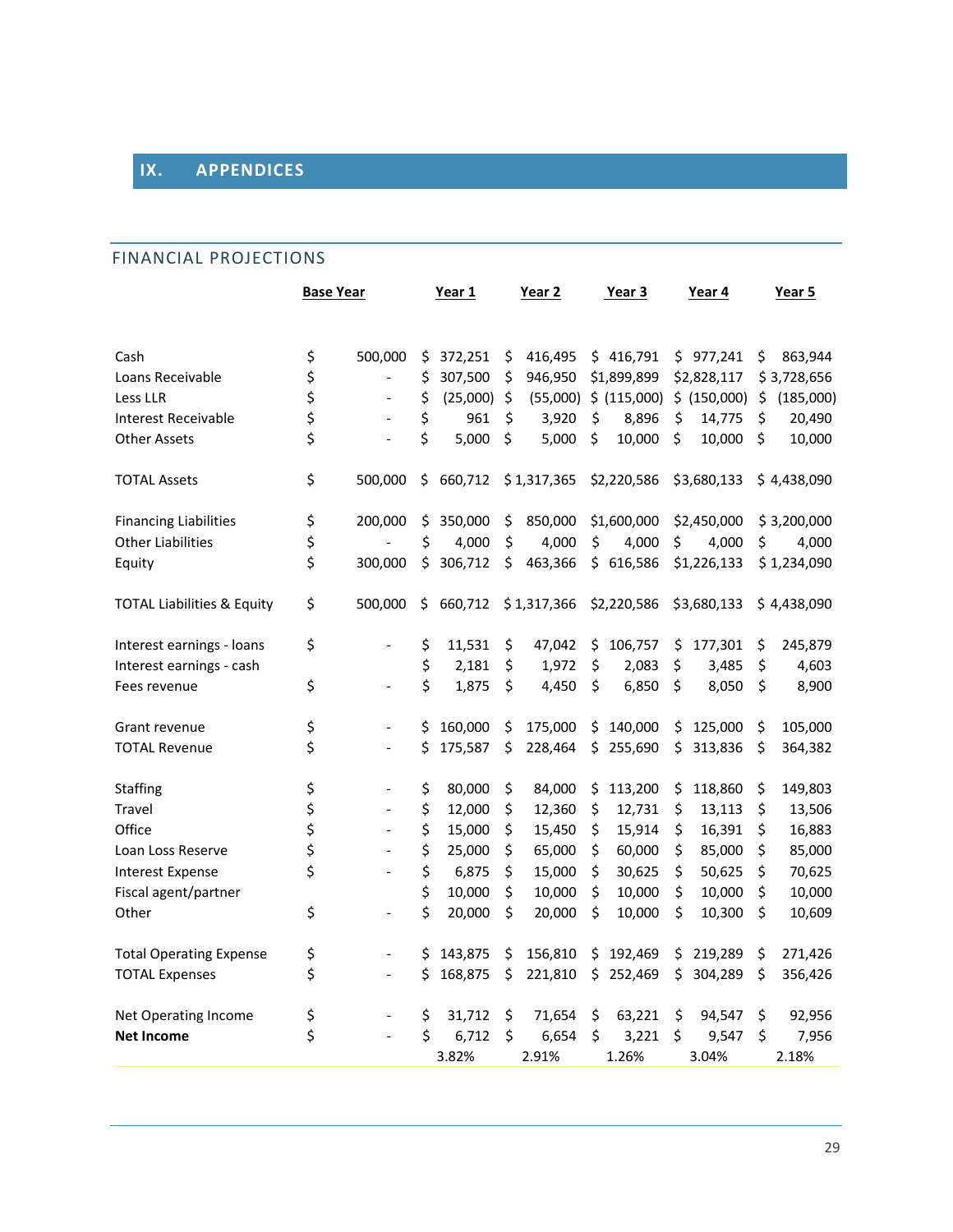|                                 | <b>Base Year</b> |         | Year 1                   |                     | Year <sub>2</sub>                 |     | Year 3         |             | Year 4          |                     | Year 5     |
|---------------------------------|------------------|---------|--------------------------|---------------------|-----------------------------------|-----|----------------|-------------|-----------------|---------------------|------------|
| <b>KEY RATIOS</b>               |                  |         |                          |                     |                                   |     |                |             |                 |                     |            |
| <b>Net Assets</b>               |                  | 60%     | 46%                      |                     | 35%                               |     | 28%            |             | 33%             |                     | 28%        |
| Self-Sufficiency                |                  |         | 7.9%                     |                     | 23.2%                             |     | 45.0%          |             | 60.9%           |                     | 71.5%      |
| Deployment                      |                  |         | 47%                      |                     | 72%                               |     | 86%            |             | 77%             |                     | 84%        |
| LLR/Loans Receivable            |                  |         | 8.1%                     |                     | 7.6%                              |     | 7.2%           |             | 6.3%            |                     | 5.9%       |
|                                 | <b>Base Year</b> |         | Year 1                   |                     | Year 2                            |     | Year 3         |             | Year 4          |                     | Year 5     |
| <b>ASSUMPTIONS:</b>             |                  |         |                          |                     |                                   |     |                |             |                 |                     |            |
| <b>Loan Activity</b>            |                  |         |                          |                     |                                   |     |                |             |                 |                     |            |
| # of worker-owned coops         |                  | 15      | 16                       |                     | 20                                |     | 26             |             | 32              |                     | 38         |
| Start-up Loans                  |                  |         | 1                        |                     | 3                                 |     | 4              |             | 4               |                     | 4          |
|                                 |                  |         | \$<br>50,000 \$          |                     | 150,000                           |     | \$200,000\$    |             | 200,000 \$      |                     | 200,000    |
| <b>Business Lines of Credit</b> |                  |         | 3                        |                     | 4                                 |     | 6              |             | 8               |                     | 10         |
|                                 |                  |         | \$<br>225,000            | $\ddot{\mathsf{S}}$ | 300,000                           |     | \$450,000      | \$          | 600,000         | $\ddot{\mathsf{S}}$ | 750,000    |
| <b>Term Loans</b>               |                  |         | 1                        |                     | 2                                 |     | 2              |             | 3               |                     | 3          |
|                                 |                  |         | 70,000                   |                     | 140,000                           |     | 140,000        |             | 210,000         |                     | 210,000    |
| Technology/Equipment Loans      |                  |         | 3                        |                     | 5                                 |     | 8              |             | 10              |                     | 12         |
|                                 |                  |         | 30,000                   |                     | 50,000                            |     | 80,000         |             | 100,000         |                     | 120,000    |
| <b>Conversion Loans</b>         |                  |         | $\overline{\phantom{0}}$ |                     | $\mathbf{1}$                      |     | $\overline{2}$ |             | $\overline{2}$  |                     | 2          |
|                                 |                  |         |                          |                     | 250,000                           |     | 500,000        |             | 500,000         |                     | 500,000    |
| <b>Total Loans</b>              |                  |         | 8                        |                     | 14                                |     | 20             |             | 25              |                     | 29         |
| Total Volume:                   |                  |         | 375,000                  |                     | 890,000                           |     | 1,370,000      |             | 1,610,000       |                     | 1,780,000  |
|                                 |                  |         |                          |                     |                                   |     |                |             |                 |                     |            |
| <b>ASSUMPTIONS:</b>             |                  |         |                          |                     |                                   |     |                |             |                 |                     |            |
| Capitalization                  |                  |         |                          |                     |                                   |     |                |             |                 |                     |            |
|                                 |                  |         |                          |                     |                                   |     |                |             |                 |                     |            |
| New Investments                 | \$               | 200,000 | \$<br>150,000            | \$                  | 500,000                           |     | \$750,000      |             | \$850,000       | \$                  | 900,000    |
| Investors paid back             |                  |         |                          |                     |                                   |     |                |             |                 | Ś                   | (150,000)  |
| New Capital Grants              | Ś.               | 300,000 |                          |                     | $$150,000$$ \$ 150,000 \$ 600,000 |     |                |             |                 |                     |            |
| <b>Other Elements</b>           |                  |         |                          |                     |                                   |     |                |             |                 |                     |            |
|                                 |                  |         |                          |                     |                                   |     |                | <b>CDFI</b> |                 |                     |            |
| <b>Operating Grants</b>         |                  |         | \$<br>160,000            | \$                  | 175,000                           | \$  | 140,000        | \$          | 125,000         | \$.                 | 105,000    |
| Principal repayment             |                  |         | \$<br>$(67,500)$ \$      |                     | (215, 550)                        |     | \$ (417,051)   |             | \$ (631,782) \$ |                     | (829, 461) |
| Loan Write-offs                 |                  |         |                          | \$                  | (35,000)                          |     |                | \$          | $(50,000)$ \$   |                     | (50,000)   |
| Contributions to LLR            |                  |         | \$<br>25,000             | \$                  | 65,000                            | \$. | 60,000         | \$          | 85,000          | \$                  | 85,000     |
| New staffing, other expenses    |                  |         |                          |                     |                                   | \$  | 25,000         |             |                 | \$                  | 25,000     |
|                                 |                  |         |                          | <b>CDFI</b>         |                                   |     |                | <b>CDFI</b> |                 |                     |            |

Assumes for simplicity that grants are received and expended in a single year, so there are no grants recievable.